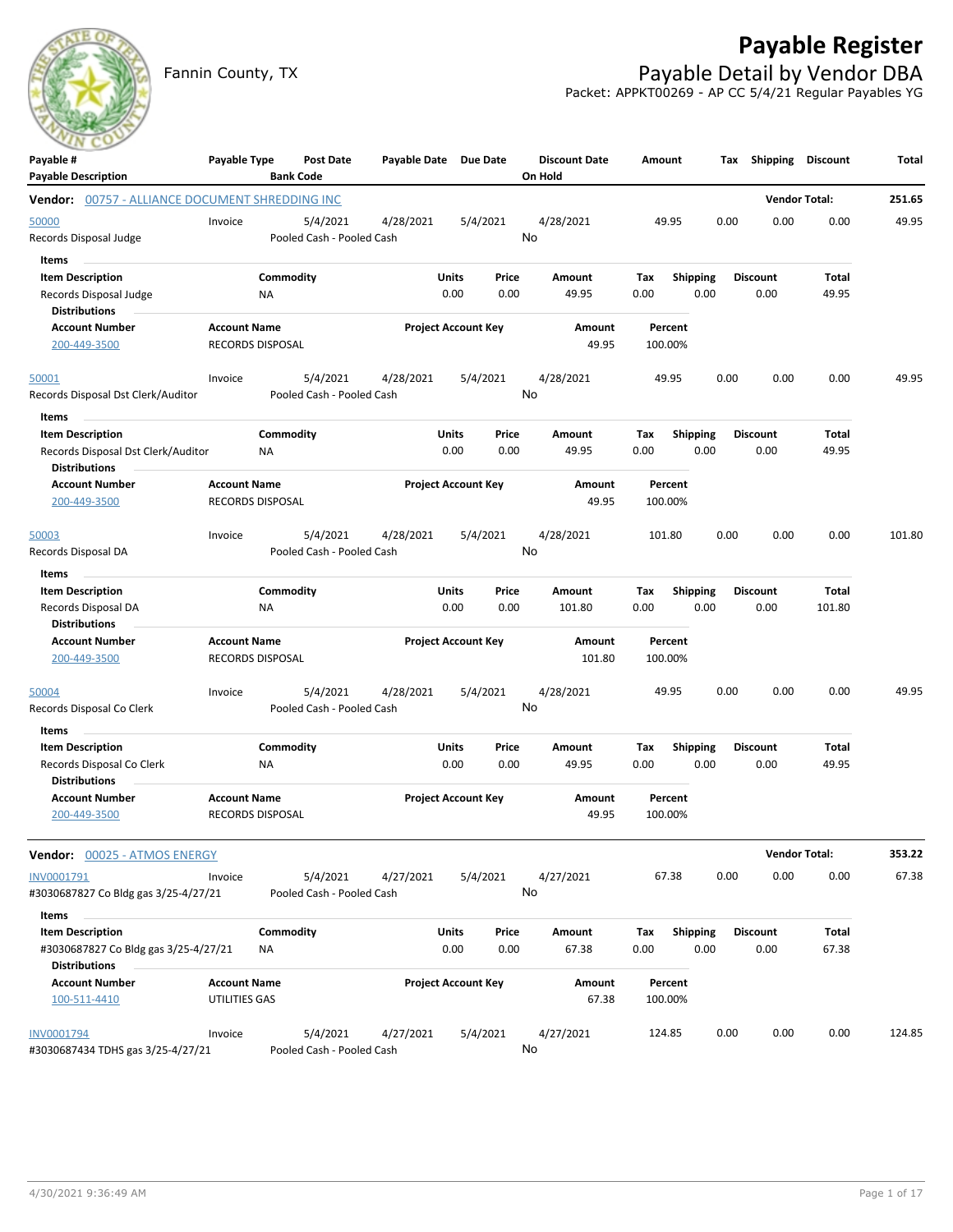| <b>Payable Register</b>                                           |                                           |                 |                                       |                       |               |                            |                                 |             |                         |      |                         | Packet: APPKT00269 - AP CC 5/4/21 Regular Payables YG |          |
|-------------------------------------------------------------------|-------------------------------------------|-----------------|---------------------------------------|-----------------------|---------------|----------------------------|---------------------------------|-------------|-------------------------|------|-------------------------|-------------------------------------------------------|----------|
| Payable #<br><b>Payable Description</b>                           | Payable Type                              |                 | <b>Post Date</b><br><b>Bank Code</b>  | Payable Date Due Date |               |                            | <b>Discount Date</b><br>On Hold | Amount      |                         |      | Tax Shipping Discount   |                                                       | Total    |
| Items                                                             |                                           |                 |                                       |                       |               |                            |                                 |             |                         |      |                         |                                                       |          |
| <b>Item Description</b>                                           |                                           | Commodity       |                                       |                       | Units         | Price                      | Amount                          | Tax         | <b>Shipping</b>         |      | <b>Discount</b>         | <b>Total</b>                                          |          |
| #3030687434 TDHS gas 3/25-4/27/21<br><b>Distributions</b>         |                                           | ΝA              |                                       |                       | 0.00          | 0.00                       | 124.85                          | 0.00        | 0.00                    |      | 0.00                    | 124.85                                                |          |
| <b>Account Number</b>                                             | <b>Account Name</b>                       |                 |                                       |                       |               | <b>Project Account Key</b> | Amount                          |             | Percent                 |      |                         |                                                       |          |
| 100-640-4410                                                      | UTILITIES GAS                             |                 |                                       |                       |               |                            | 124.85                          |             | 100.00%                 |      |                         |                                                       |          |
| INV0001842                                                        | Invoice                                   |                 | 5/4/2021                              | 4/28/2021             |               | 5/4/2021                   | 4/28/2021<br>No                 |             | 76.33                   | 0.00 | 0.00                    | 0.00                                                  | 76.33    |
| #4014116839 Pct 4 gas 3/25-4/27/21                                |                                           |                 | Pooled Cash - Pooled Cash             |                       |               |                            |                                 |             |                         |      |                         |                                                       |          |
| Items                                                             |                                           |                 |                                       |                       |               |                            |                                 |             |                         |      |                         |                                                       |          |
| <b>Item Description</b>                                           |                                           | Commodity       |                                       |                       | Units         | Price                      | Amount                          | Tax         | <b>Shipping</b>         |      | <b>Discount</b>         | Total                                                 |          |
| #4014116839 Pct 4 gas 3/25-4/27/21<br>Distributions               |                                           | ΝA              |                                       |                       | 0.00          | 0.00                       | 76.33                           | 0.00        | 0.00                    |      | 0.00                    | 76.33                                                 |          |
| <b>Account Number</b>                                             | <b>Account Name</b>                       |                 |                                       |                       |               | <b>Project Account Key</b> | Amount                          |             | Percent                 |      |                         |                                                       |          |
| 240-624-4410                                                      | <b>UTILITY GAS</b>                        |                 |                                       |                       |               |                            | 76.33                           |             | 100.00%                 |      |                         |                                                       |          |
| INV0001843<br>#3032178178 Windom gas 3/26-4/27/21                 | Invoice                                   |                 | 5/4/2021<br>Pooled Cash - Pooled Cash | 4/28/2021             |               | 5/4/2021                   | 4/28/2021<br>No                 |             | 84.66                   | 0.00 | 0.00                    | 0.00                                                  | 84.66    |
| Items                                                             |                                           |                 |                                       |                       |               |                            |                                 |             |                         |      |                         |                                                       |          |
| <b>Item Description</b>                                           |                                           | Commodity       |                                       |                       | Units         | Price                      | Amount                          | Tax         | <b>Shipping</b>         |      | <b>Discount</b>         | <b>Total</b>                                          |          |
| #3032178178 Windom gas 3/26-4/27/21<br>Distributions              |                                           | ΝA              |                                       |                       | 0.00          | 0.00                       | 84.66                           | 0.00        | 0.00                    |      | 0.00                    | 84.66                                                 |          |
| <b>Account Number</b><br>100-515-4410                             | <b>Account Name</b><br>UTILITIES GAS      |                 |                                       |                       |               | <b>Project Account Key</b> | Amount<br>84.66                 |             | Percent<br>100.00%      |      |                         |                                                       |          |
| Vendor: VEN02077 - Baxter, Leonard J                              |                                           |                 |                                       |                       |               |                            |                                 |             |                         |      |                         | <b>Vendor Total:</b>                                  | 144.00   |
| INV0001750                                                        | Invoice                                   |                 | 5/4/2021                              | 4/26/2021             |               | 5/4/2021                   | 4/26/2021                       |             | 144.00                  | 0.00 | 0.00                    | 0.00                                                  | 144.00   |
| 4/12-20/21 Transport meals                                        |                                           |                 | Pooled Cash - Pooled Cash             |                       |               |                            | No                              |             |                         |      |                         |                                                       |          |
| Items                                                             |                                           |                 |                                       |                       |               |                            |                                 |             |                         |      |                         |                                                       |          |
| <b>Item Description</b>                                           |                                           | Commodity       |                                       |                       | Units         | Price                      | Amount                          | Tax         | <b>Shipping</b>         |      | <b>Discount</b>         | Total                                                 |          |
| 4/12-20/21 Transport meals<br><b>Distributions</b>                |                                           | ΝA              |                                       |                       | 0.00          | 0.00                       | 144.00                          | 0.00        | 0.00                    |      | 0.00                    | 144.00                                                |          |
| <b>Account Number</b><br>100-560-4280                             | <b>Account Name</b><br>PRISONER TRANSPORT |                 |                                       |                       |               | <b>Project Account Key</b> | Amount<br>144.00                |             | Percent<br>100.00%      |      |                         |                                                       |          |
| Vendor: 00800 - Bonham Quick Lube                                 |                                           |                 |                                       |                       |               |                            |                                 |             |                         |      |                         | <b>Vendor Total:</b>                                  | 94.00    |
| 105295                                                            | Invoice                                   |                 | 5/4/2021                              | 4/21/2021             |               | 5/4/2021                   | 4/21/2021                       |             | 47.00                   | 0.00 | 0.00                    | 0.00                                                  | 47.00    |
| Sheriff 2018 Ford Unit 4599 oil change                            |                                           |                 | Pooled Cash - Pooled Cash             |                       |               |                            | No                              |             |                         |      |                         |                                                       |          |
| Items<br><b>Item Description</b>                                  |                                           | Commodity       |                                       |                       | Units         | Price                      | Amount                          | Tax         | Shipping                |      | <b>Discount</b>         | Total                                                 |          |
| Sheriff 2018 Ford Unit 4599 oil change<br><b>Distributions</b>    |                                           | NA              |                                       |                       | 0.00          | 0.00                       | 47.00                           | 0.00        | 0.00                    |      | 0.00                    | 47.00                                                 |          |
| <b>Account Number</b><br>100-560-4540                             | <b>Account Name</b><br>R & M AUTOMOBILES  |                 |                                       |                       |               | <b>Project Account Key</b> | Amount<br>47.00                 |             | Percent<br>100.00%      |      |                         |                                                       |          |
|                                                                   |                                           |                 |                                       |                       |               |                            |                                 |             |                         |      |                         |                                                       |          |
| 105665<br>Sheriff 2011 Chev Unit 5514 oil change                  | Invoice                                   |                 | 5/4/2021<br>Pooled Cash - Pooled Cash | 4/28/2021             |               | 5/4/2021                   | 4/28/2021<br>No                 |             | 47.00                   | 0.00 | 0.00                    | 0.00                                                  | 47.00    |
| Items                                                             |                                           |                 |                                       |                       |               |                            |                                 |             |                         |      |                         |                                                       |          |
| <b>Item Description</b><br>Sheriff 2011 Chev Unit 5514 oil change |                                           | Commodity<br>ΝA |                                       |                       | Units<br>0.00 | Price<br>0.00              | Amount<br>47.00                 | Тах<br>0.00 | <b>Shipping</b><br>0.00 |      | <b>Discount</b><br>0.00 | Total<br>47.00                                        |          |
| <b>Distributions</b>                                              |                                           |                 |                                       |                       |               |                            |                                 |             |                         |      |                         |                                                       |          |
| <b>Account Number</b><br>100-560-4540                             | <b>Account Name</b><br>R & M AUTOMOBILES  |                 |                                       |                       |               | <b>Project Account Key</b> | Amount<br>47.00                 |             | Percent<br>100.00%      |      |                         |                                                       |          |
| Vendor: 00443 - BORSERINE LAW                                     |                                           |                 |                                       |                       |               |                            |                                 |             |                         |      |                         | <b>Vendor Total:</b>                                  | 4,885.00 |
| 1179                                                              | Invoice                                   |                 | 5/4/2021                              | 2/28/2021             |               | 5/4/2021                   | 2/28/2021                       | 1,200.00    |                         | 0.00 | 0.00                    | 0.00                                                  | 1,200.00 |
| FA-20-44560 MD/KD/LB/DD Dst Ct                                    |                                           |                 | Pooled Cash - Pooled Cash             |                       |               |                            | No                              |             |                         |      |                         |                                                       |          |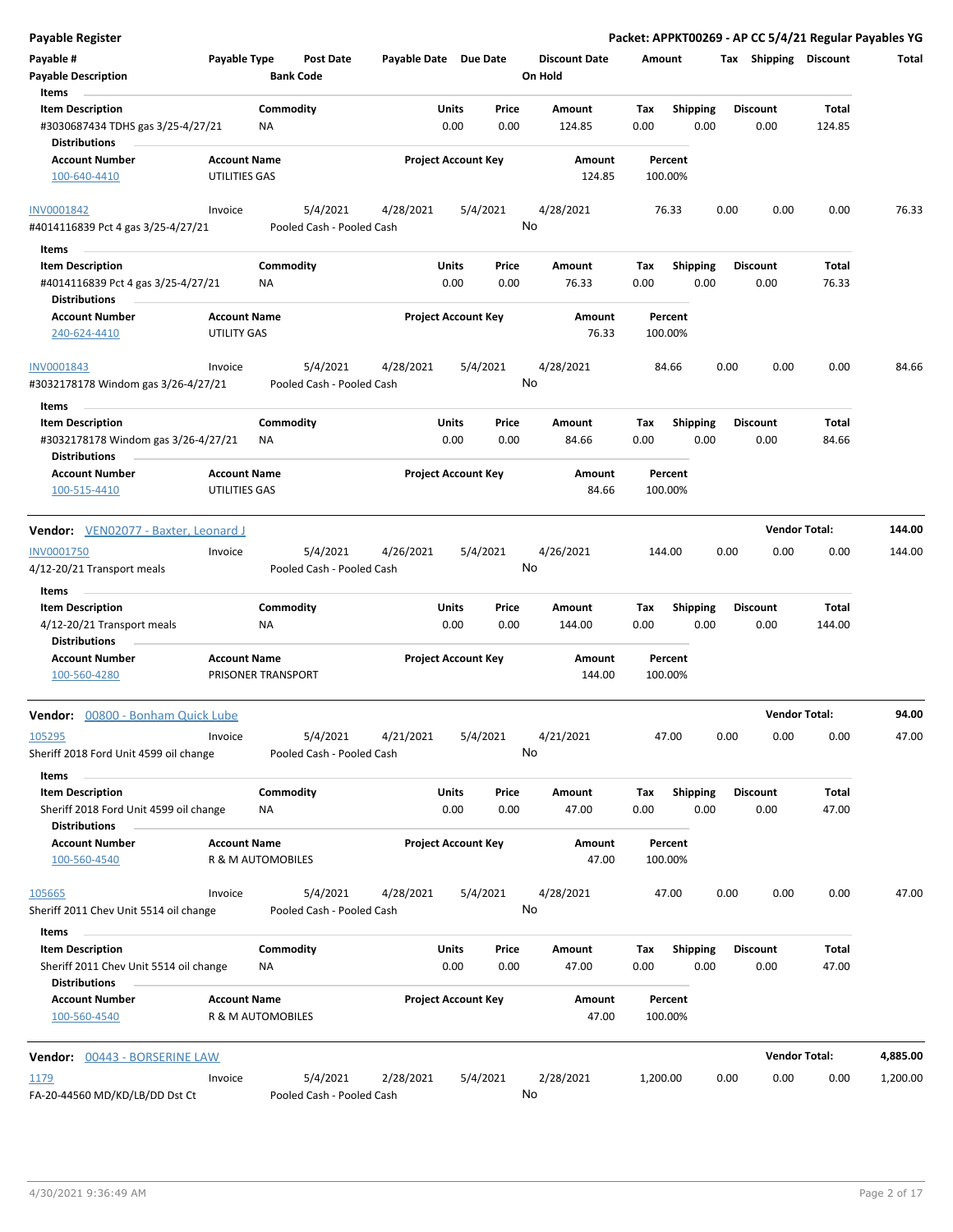| <b>Payable Register</b>                                |                                             |                                       |                            |       |                |                                 |                    |                         |      |                       | Packet: APPKT00269 - AP CC 5/4/21 Regular Payables YG |          |
|--------------------------------------------------------|---------------------------------------------|---------------------------------------|----------------------------|-------|----------------|---------------------------------|--------------------|-------------------------|------|-----------------------|-------------------------------------------------------|----------|
| Payable #<br><b>Payable Description</b>                | Payable Type                                | <b>Post Date</b><br><b>Bank Code</b>  | Payable Date Due Date      |       |                | <b>Discount Date</b><br>On Hold | Amount             |                         |      | Tax Shipping Discount |                                                       | Total    |
| Items<br><b>Item Description</b>                       |                                             | Commodity                             |                            | Units | Price          | Amount                          | Tax                | <b>Shipping</b>         |      | <b>Discount</b>       | Total                                                 |          |
| FA-20-44560 MD/KD/LB/DD Dst Ct<br><b>Distributions</b> |                                             | ΝA                                    |                            | 0.00  | 0.00           | 1,200.00                        | 0.00               | 0.00                    |      | 0.00                  | 1,200.00                                              |          |
| <b>Account Number</b>                                  | <b>Account Name</b>                         |                                       | <b>Project Account Key</b> |       |                | Amount                          | Percent            |                         |      |                       |                                                       |          |
| 100-435-4360                                           |                                             | ATTORNEY FEES- CPS CASES              |                            |       |                | 1,200.00                        | 100.00%            |                         |      |                       |                                                       |          |
| 1279                                                   | Invoice                                     | 5/4/2021                              | 4/26/2021                  |       | 5/4/2021       | 4/26/2021                       | 1,550.00           |                         | 0.00 | 0.00                  | 0.00                                                  | 1,550.00 |
| FA-20-44707 Powell/Reed Dst Ct                         |                                             | Pooled Cash - Pooled Cash             |                            |       | No             |                                 |                    |                         |      |                       |                                                       |          |
| Items                                                  |                                             |                                       |                            |       |                |                                 |                    |                         |      |                       |                                                       |          |
| <b>Item Description</b>                                |                                             | Commodity                             |                            | Units | Price          | Amount                          | Тах                | Shipping                |      | <b>Discount</b>       | Total                                                 |          |
| FA-20-44707 Powell/Reed Dst Ct<br><b>Distributions</b> |                                             | <b>NA</b>                             |                            | 0.00  | 0.00           | 1,550.00                        | 0.00               | 0.00                    |      | 0.00                  | 1,550.00                                              |          |
| <b>Account Number</b><br>100-435-4360                  | <b>Account Name</b>                         | <b>ATTORNEY FEES- CPS CASES</b>       | <b>Project Account Key</b> |       |                | Amount<br>1,550.00              | Percent<br>100.00% |                         |      |                       |                                                       |          |
| 1280                                                   | Invoice                                     | 5/4/2021                              | 4/26/2021                  |       | 5/4/2021       | 4/26/2021                       | 2,135.00           |                         | 0.00 | 0.00                  | 0.00                                                  | 2,135.00 |
| FA-21-45118 Triphahn Dst Ct                            |                                             | Pooled Cash - Pooled Cash             |                            |       | No             |                                 |                    |                         |      |                       |                                                       |          |
| Items                                                  |                                             |                                       |                            |       |                |                                 |                    |                         |      |                       |                                                       |          |
| <b>Item Description</b>                                |                                             | Commodity                             |                            | Units | Price          | Amount                          | Tax                | <b>Shipping</b>         |      | <b>Discount</b>       | Total                                                 |          |
| FA-21-45118 Triphahn Dst Ct<br><b>Distributions</b>    |                                             | ΝA                                    |                            | 0.00  | 0.00           | 2,135.00                        | 0.00               | 0.00                    |      | 0.00                  | 2,135.00                                              |          |
| <b>Account Number</b><br>100-435-4360                  | <b>Account Name</b>                         | ATTORNEY FEES- CPS CASES              | <b>Project Account Key</b> |       |                | Amount<br>2,135.00              | Percent<br>100.00% |                         |      |                       |                                                       |          |
| Vendor: 00725 - BRANNAN, QUIENCY SMITH                 |                                             |                                       |                            |       |                |                                 |                    |                         |      | <b>Vendor Total:</b>  |                                                       | 992.00   |
|                                                        |                                             |                                       |                            |       |                |                                 |                    |                         |      |                       |                                                       |          |
| INV0001746<br>FA-20-44709 AR/AC Dst Ct                 | Invoice                                     | 5/4/2021<br>Pooled Cash - Pooled Cash | 4/20/2021                  |       | 5/4/2021<br>No | 4/20/2021                       | 344.00             |                         | 0.00 | 0.00                  | 0.00                                                  | 344.00   |
|                                                        |                                             |                                       |                            |       |                |                                 |                    |                         |      |                       |                                                       |          |
| Items                                                  |                                             |                                       |                            |       |                |                                 |                    |                         |      |                       |                                                       |          |
| <b>Item Description</b>                                |                                             | Commodity                             |                            | Units | Price          | Amount                          | Tax                | <b>Shipping</b>         |      | <b>Discount</b>       | Total                                                 |          |
| FA-20-44709 AR/AC Dst Ct                               |                                             | ΝA                                    |                            | 0.00  | 0.00           | 344.00                          | 0.00               | 0.00                    |      | 0.00                  | 344.00                                                |          |
| <b>Distributions</b>                                   |                                             |                                       |                            |       |                |                                 |                    |                         |      |                       |                                                       |          |
| <b>Account Number</b><br>100-435-4360                  | <b>Account Name</b>                         | <b>ATTORNEY FEES- CPS CASES</b>       | <b>Project Account Key</b> |       |                | Amount<br>344.00                | Percent<br>100.00% |                         |      |                       |                                                       |          |
| INV0001832<br>CR-20-27307 Bruner Dst Ct                | Invoice                                     | 5/4/2021<br>Pooled Cash - Pooled Cash | 1/22/2021                  |       | 5/4/2021<br>No | 1/22/2021                       | 352.00             |                         | 0.00 | 0.00                  | 0.00                                                  | 352.00   |
| Items                                                  |                                             |                                       |                            |       |                |                                 |                    |                         |      |                       |                                                       |          |
| <b>Item Description</b>                                |                                             | Commodity                             |                            | Units | Price          | Amount                          | Tax                | <b>Shipping</b>         |      | <b>Discount</b>       | Total                                                 |          |
| CR-20-27307 Bruner Dst Ct                              |                                             | NA                                    |                            | 0.00  | 0.00           | 352.00                          | 0.00               | 0.00                    |      | 0.00                  | 352.00                                                |          |
| <b>Distributions</b>                                   |                                             |                                       |                            |       |                |                                 |                    |                         |      |                       |                                                       |          |
| <b>Account Number</b><br>100-435-4370                  | <b>Account Name</b><br><b>ATTORNEY FEES</b> |                                       | <b>Project Account Key</b> |       |                | Amount<br>352.00                | Percent<br>100.00% |                         |      |                       |                                                       |          |
| INV0001845                                             | Invoice                                     | 5/4/2021                              | 4/20/2021                  |       | 5/4/2021       | 4/20/2021                       | 296.00             |                         | 0.00 | 0.00                  | 0.00                                                  | 296.00   |
| FA-20-44888 HV Dst Ct                                  |                                             | Pooled Cash - Pooled Cash             |                            |       | No             |                                 |                    |                         |      |                       |                                                       |          |
| Items<br><b>Item Description</b>                       |                                             | Commodity                             |                            | Units | Price          | Amount                          |                    |                         |      | <b>Discount</b>       | Total                                                 |          |
| FA-20-44888 HV Dst Ct<br><b>Distributions</b>          |                                             | NA                                    |                            | 0.00  | 0.00           | 296.00                          | Tax<br>0.00        | <b>Shipping</b><br>0.00 |      | 0.00                  | 296.00                                                |          |
| <b>Account Number</b><br>100-435-4360                  | <b>Account Name</b>                         | ATTORNEY FEES- CPS CASES              | <b>Project Account Key</b> |       |                | Amount<br>296.00                | Percent<br>100.00% |                         |      |                       |                                                       |          |
| Vendor: 00449 - BRESE-LEBRON LAW, PLLC                 |                                             |                                       |                            |       |                |                                 |                    |                         |      | <b>Vendor Total:</b>  |                                                       | 408.00   |
| 278                                                    | Invoice                                     | 5/4/2021                              | 1/27/2021                  |       | 5/4/2021       | 1/27/2021                       | 408.00             |                         | 0.00 | 0.00                  | 0.00                                                  | 408.00   |
| FA-20-44631 LK Dst Ct                                  |                                             | Pooled Cash - Pooled Cash             |                            |       | No             |                                 |                    |                         |      |                       |                                                       |          |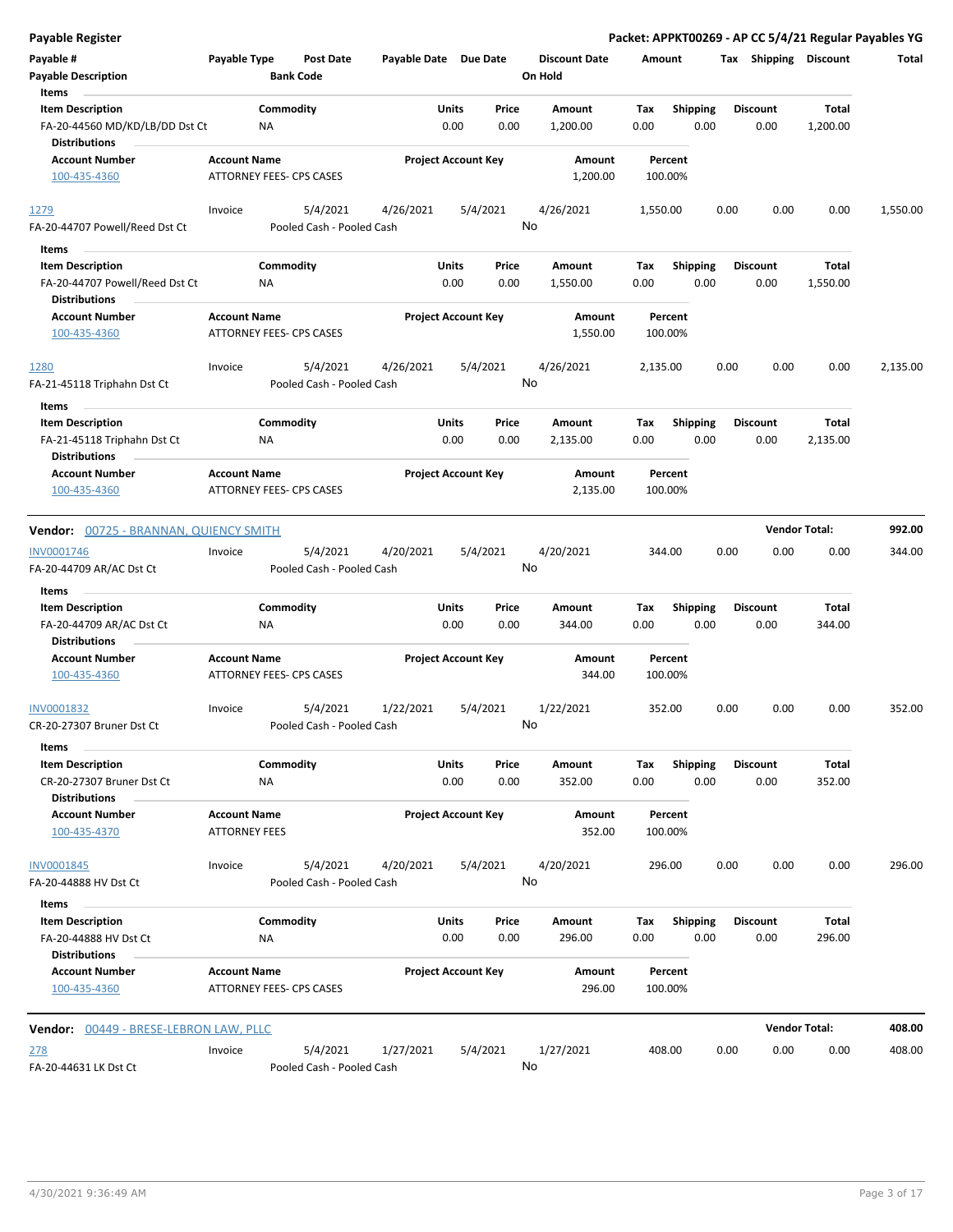| Payable Register                                 |                                               |                  |                           |                       |               |                            |                                 |             |                         |      |                         |                       | Packet: APPKT00269 - AP CC 5/4/21 Regular Payables YG |
|--------------------------------------------------|-----------------------------------------------|------------------|---------------------------|-----------------------|---------------|----------------------------|---------------------------------|-------------|-------------------------|------|-------------------------|-----------------------|-------------------------------------------------------|
| Payable #<br><b>Payable Description</b>          | Payable Type                                  | <b>Bank Code</b> | <b>Post Date</b>          | Payable Date Due Date |               |                            | <b>Discount Date</b><br>On Hold | Amount      |                         |      |                         | Tax Shipping Discount | Total                                                 |
| Items                                            |                                               |                  |                           |                       |               |                            |                                 |             |                         |      |                         |                       |                                                       |
| <b>Item Description</b><br>FA-20-44631 LK Dst Ct |                                               | Commodity<br>NA  |                           |                       | Units<br>0.00 | Price<br>0.00              | Amount<br>408.00                | Tax<br>0.00 | <b>Shipping</b><br>0.00 |      | <b>Discount</b><br>0.00 | Total<br>408.00       |                                                       |
| <b>Distributions</b>                             |                                               |                  |                           |                       |               |                            |                                 |             |                         |      |                         |                       |                                                       |
| <b>Account Number</b>                            | <b>Account Name</b>                           |                  |                           |                       |               | <b>Project Account Key</b> | Amount                          |             | Percent                 |      |                         |                       |                                                       |
| 100-435-4360                                     | ATTORNEY FEES- CPS CASES                      |                  |                           |                       |               |                            | 408.00                          |             | 100.00%                 |      |                         |                       |                                                       |
| <b>Vendor:</b> 00508 - Bryco-Bryant Co           |                                               |                  |                           |                       |               |                            |                                 |             |                         |      |                         | <b>Vendor Total:</b>  | 91,577.78                                             |
| <u>21</u>                                        | Invoice                                       |                  | 5/4/2021                  | 4/23/2021             |               | 5/4/2021                   | 4/23/2021                       | 91,577.78   |                         | 0.00 | 0.00                    | 0.00                  | 91,577.78                                             |
| Courthouse masonry                               |                                               |                  | Pooled Cash - Pooled Cash |                       |               |                            | No                              |             |                         |      |                         |                       |                                                       |
| Items                                            |                                               |                  |                           |                       |               |                            |                                 |             |                         |      |                         |                       |                                                       |
| <b>Item Description</b>                          |                                               | Commodity        |                           |                       | Units         | Price                      | Amount                          | Тах         | <b>Shipping</b>         |      | <b>Discount</b>         | Total                 |                                                       |
| Courthouse masonry                               |                                               | <b>NA</b>        |                           |                       | 0.00          | 0.00                       | 91,577.78                       | 0.00        | 0.00                    |      | 0.00                    | 91,577.78             |                                                       |
| <b>Distributions</b>                             |                                               |                  |                           |                       |               |                            |                                 |             |                         |      |                         |                       |                                                       |
| <b>Account Number</b>                            | <b>Account Name</b>                           |                  |                           |                       |               | <b>Project Account Key</b> | Amount                          |             | Percent                 |      |                         |                       |                                                       |
| 690-669-1680                                     | MASONRY AND STONE                             |                  |                           |                       |               |                            | 91,577.78                       |             | 100.00%                 |      |                         |                       |                                                       |
| <b>Vendor: 00493 - CEC FACILITIES GROUP, LLC</b> |                                               |                  |                           |                       |               |                            |                                 |             |                         |      |                         | <b>Vendor Total:</b>  | 136,871.25                                            |
| E1936-14                                         | Invoice                                       |                  | 5/4/2021                  | 4/30/2021             |               | 5/4/2021                   | 4/30/2021                       | 136,871.25  |                         | 0.00 | 0.00                    | 0.00                  | 136,871.25                                            |
| Courthouse construction                          |                                               |                  | Pooled Cash - Pooled Cash |                       |               |                            | No                              |             |                         |      |                         |                       |                                                       |
| Items                                            |                                               |                  |                           |                       |               |                            |                                 |             |                         |      |                         |                       |                                                       |
| <b>Item Description</b>                          |                                               | Commodity        |                           |                       | Units         | Price                      | Amount                          | Тах         | <b>Shipping</b>         |      | <b>Discount</b>         | Total                 |                                                       |
| Courthouse construction                          |                                               | ΝA               |                           |                       | 0.00          | 0.00                       | 136,871.25                      | 0.00        | 0.00                    |      | 0.00                    | 136,871.25            |                                                       |
| <b>Distributions</b>                             |                                               |                  |                           |                       |               |                            |                                 |             |                         |      |                         |                       |                                                       |
| <b>Account Number</b>                            | <b>Account Name</b>                           |                  |                           |                       |               | <b>Project Account Key</b> | Amount                          |             | Percent                 |      |                         |                       |                                                       |
| 690-669-1650                                     | <b>CONSTRUCTION</b>                           |                  |                           |                       |               |                            | 136,871.25                      |             | 100.00%                 |      |                         |                       |                                                       |
| <b>Vendor: 00592 - CITY AUTO PARTS</b>           |                                               |                  |                           |                       |               |                            |                                 |             |                         |      |                         | <b>Vendor Total:</b>  | 14.12                                                 |
| 280819                                           | Invoice                                       |                  | 5/4/2021                  | 4/6/2021              |               | 5/4/2021                   | 4/6/2021                        |             | 14.12                   | 0.00 | 0.00                    | 0.00                  | 14.12                                                 |
| Pct 2 Fuel filters                               |                                               |                  | Pooled Cash - Pooled Cash |                       |               |                            | No                              |             |                         |      |                         |                       |                                                       |
| Items                                            |                                               |                  |                           |                       |               |                            |                                 |             |                         |      |                         |                       |                                                       |
| <b>Item Description</b>                          |                                               | Commodity        |                           |                       | Units         | Price                      | Amount                          | Tax         | <b>Shipping</b>         |      | <b>Discount</b>         | Total                 |                                                       |
| Pct 2 Fuel filters                               |                                               | Goods            |                           |                       | 1.00          | 14.12                      | 14.12                           | 0.00        | 0.00                    |      | 0.00                    | 14.12                 |                                                       |
| Distributions                                    |                                               |                  |                           |                       |               |                            |                                 |             |                         |      |                         |                       |                                                       |
| <b>Account Number</b><br>220-622-4580            | <b>Account Name</b><br>R&M MACHINERY PARTS    |                  |                           |                       |               | <b>Project Account Key</b> | Amount<br>14.12                 |             | Percent<br>100.00%      |      |                         |                       |                                                       |
|                                                  |                                               |                  |                           |                       |               |                            |                                 |             |                         |      |                         |                       |                                                       |
| Vendor: 00163 - COOPER-SORRELLS FUNERAL HOME     |                                               |                  |                           |                       |               |                            |                                 |             |                         |      |                         | <b>Vendor Total:</b>  | 606.25                                                |
| $C21-09$                                         | Invoice                                       |                  | 5/4/2021                  | 3/30/2021             |               | 5/4/2021                   | 3/30/2021                       |             | 606.25                  | 0.00 | 0.00                    | 0.00                  | 606.25                                                |
| Taylor removal/pouch/transport<br>Items          |                                               |                  | Pooled Cash - Pooled Cash |                       |               |                            | No                              |             |                         |      |                         |                       |                                                       |
| <b>Item Description</b>                          |                                               | Commodity        |                           |                       | <b>Units</b>  | Price                      | Amount                          | Tax         | <b>Shipping</b>         |      | <b>Discount</b>         | Total                 |                                                       |
| Taylor removal/pouch/transport                   |                                               | ΝA               |                           |                       | 0.00          | 0.00                       | 606.25                          | 0.00        | 0.00                    |      | 0.00                    | 606.25                |                                                       |
| <b>Distributions</b>                             |                                               |                  |                           |                       |               |                            |                                 |             |                         |      |                         |                       |                                                       |
| <b>Account Number</b>                            | <b>Account Name</b>                           |                  |                           |                       |               | <b>Project Account Key</b> | Amount                          |             | Percent                 |      |                         |                       |                                                       |
| 100-425-4660                                     | <b>AUTOPSIES</b>                              |                  |                           |                       |               |                            | 606.25                          |             | 100.00%                 |      |                         |                       |                                                       |
| <b>Vendor: 00096 - DM TRUCKING, LLC</b>          |                                               |                  |                           |                       |               |                            |                                 |             |                         |      |                         | <b>Vendor Total:</b>  | 2,760.63                                              |
| 2924                                             | Invoice                                       |                  | 5/4/2021                  | 4/19/2021             |               | 5/4/2021                   | 4/19/2021                       | 2,760.63    |                         | 0.00 | 0.00                    | 0.00                  | 2,760.63                                              |
| Pct 4 Rock & Gravel - hauling 4/16/21            |                                               |                  | Pooled Cash - Pooled Cash |                       |               |                            | No                              |             |                         |      |                         |                       |                                                       |
| Items                                            |                                               |                  |                           |                       |               |                            |                                 |             |                         |      |                         |                       |                                                       |
| <b>Item Description</b>                          |                                               | Commodity        |                           |                       | <b>Units</b>  | Price                      | Amount                          | Tax         | <b>Shipping</b>         |      | <b>Discount</b>         | Total                 |                                                       |
| Pct 4 Rock & Gravel - hauling 4/16/21            |                                               | <b>NA</b>        |                           |                       | 0.00          | 0.00                       | 2,760.63                        | 0.00        | 0.00                    |      | 0.00                    | 2,760.63              |                                                       |
| <b>Distributions</b>                             |                                               |                  |                           |                       |               |                            |                                 |             |                         |      |                         |                       |                                                       |
| <b>Account Number</b><br>240-624-3410            | <b>Account Name</b><br>R&B MAT. ROCK & GRAVEL |                  |                           |                       |               | <b>Project Account Key</b> | Amount<br>2,760.63              |             | Percent<br>100.00%      |      |                         |                       |                                                       |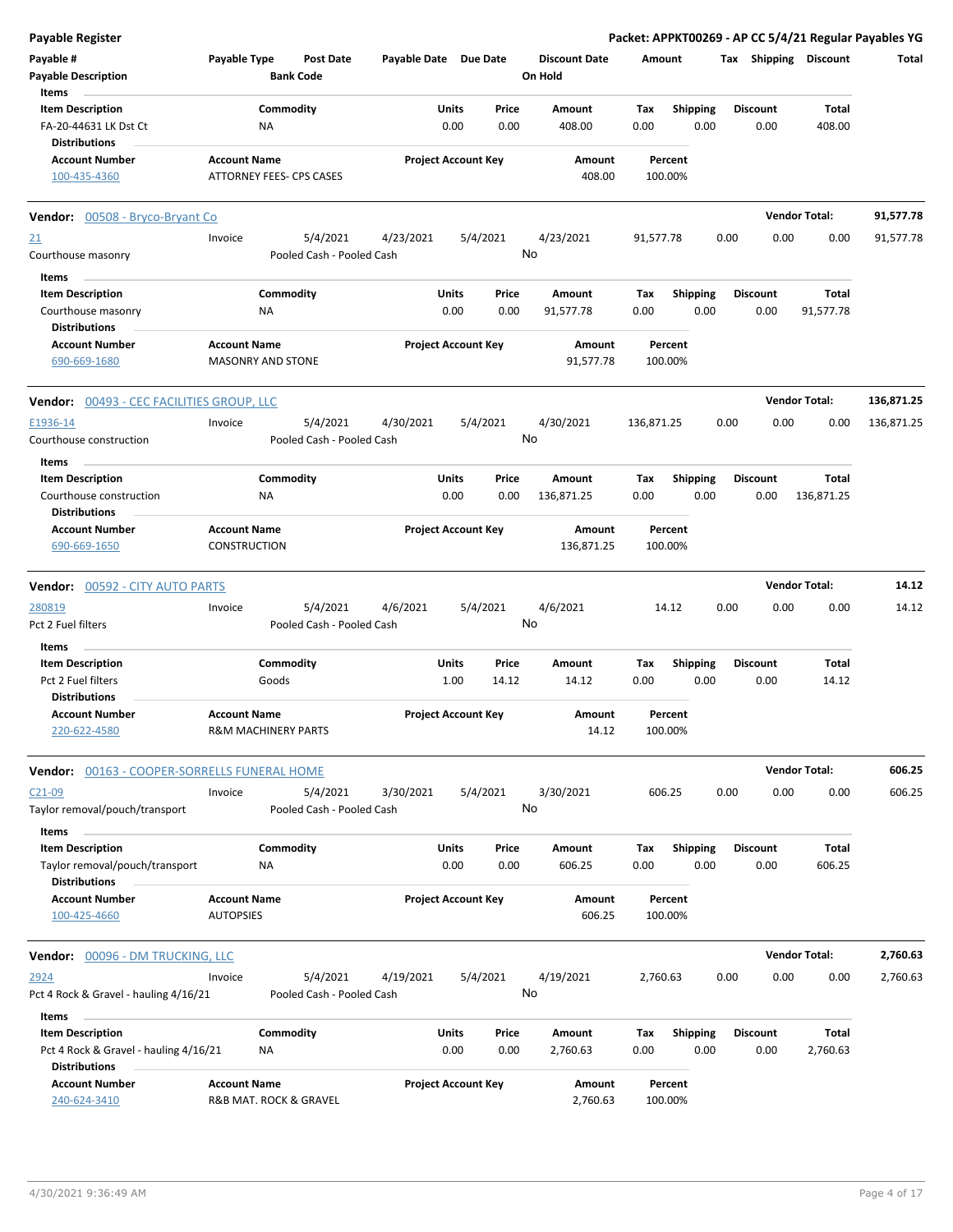| <b>Payable Register</b>                                               |                     |                                       |                       |                            |       |                                 |                    |                 |      |                       | Packet: APPKT00269 - AP CC 5/4/21 Regular Payables YG |          |
|-----------------------------------------------------------------------|---------------------|---------------------------------------|-----------------------|----------------------------|-------|---------------------------------|--------------------|-----------------|------|-----------------------|-------------------------------------------------------|----------|
| Payable #<br><b>Payable Description</b>                               | Payable Type        | <b>Post Date</b><br><b>Bank Code</b>  | Payable Date Due Date |                            |       | <b>Discount Date</b><br>On Hold | Amount             |                 |      | Tax Shipping Discount |                                                       | Total    |
| <b>Vendor:</b> 00732 - DRAKE, ROY V.                                  |                     |                                       |                       |                            |       |                                 |                    |                 |      |                       | <b>Vendor Total:</b>                                  | 125.00   |
| INV0001795<br>Davis evaluation<br>Items                               | Invoice             | 5/4/2021<br>Pooled Cash - Pooled Cash | 4/24/2021             | 5/4/2021                   |       | 4/24/2021<br>No                 | 125.00             |                 | 0.00 | 0.00                  | 0.00                                                  | 125.00   |
| <b>Item Description</b>                                               |                     | Commodity                             |                       | Units                      | Price | Amount                          | Tax                | Shipping        |      | <b>Discount</b>       | Total                                                 |          |
| Davis evaluation                                                      |                     | ΝA                                    |                       | 0.00                       | 0.00  | 125.00                          | 0.00               | 0.00            |      | 0.00                  | 125.00                                                |          |
| <b>Distributions</b>                                                  |                     |                                       |                       |                            |       |                                 |                    |                 |      |                       |                                                       |          |
| <b>Account Number</b>                                                 | <b>Account Name</b> |                                       |                       | <b>Project Account Key</b> |       | Amount                          | Percent            |                 |      |                       |                                                       |          |
| 100-560-2500                                                          |                     | <b>EMPLOYEE PHYSICALS</b>             |                       |                            |       | 125.00                          | 100.00%            |                 |      |                       |                                                       |          |
| <b>Vendor:</b> 00438 - EVANS, MICHAEL S.                              |                     |                                       |                       |                            |       |                                 |                    |                 |      |                       | <b>Vendor Total:</b>                                  | 1,211.25 |
| 1308                                                                  | Invoice             | 5/4/2021                              | 4/20/2021             | 5/4/2021                   |       | 4/20/2021                       | 1,211.25           |                 | 0.00 | 0.00                  | 0.00                                                  | 1,211.25 |
| FA-19-44522 BR Dst Ct                                                 |                     | Pooled Cash - Pooled Cash             |                       |                            |       | No                              |                    |                 |      |                       |                                                       |          |
| Items                                                                 |                     |                                       |                       |                            |       |                                 |                    |                 |      |                       |                                                       |          |
| <b>Item Description</b>                                               |                     | Commodity                             |                       | Units                      | Price | Amount                          | Tax                | <b>Shipping</b> |      | <b>Discount</b>       | Total                                                 |          |
| FA-19-44522 BR Dst Ct<br><b>Distributions</b>                         |                     | ΝA                                    |                       | 0.00                       | 0.00  | 1,211.25                        | 0.00               | 0.00            |      | 0.00                  | 1,211.25                                              |          |
| <b>Account Number</b><br>100-435-4360                                 | <b>Account Name</b> | ATTORNEY FEES- CPS CASES              |                       | <b>Project Account Key</b> |       | Amount<br>1,211.25              | Percent<br>100.00% |                 |      |                       |                                                       |          |
| <b>Vendor: 00797 - FANNIN COUNTY TAX ASSESSOR-COL</b>                 |                     |                                       |                       |                            |       |                                 |                    |                 |      |                       | <b>Vendor Total:</b>                                  | 7.50     |
| INV0001755                                                            | Invoice             | 5/4/2021                              | 4/27/2021             | 5/4/2021                   |       | 4/27/2021                       | 7.50               |                 | 0.00 | 0.00                  | 0.00                                                  | 7.50     |
| Pct 2 2008 Chev 4538 regist. Plate 1187258                            |                     | Pooled Cash - Pooled Cash             |                       |                            |       | No                              |                    |                 |      |                       |                                                       |          |
| Items                                                                 |                     |                                       |                       |                            |       |                                 |                    |                 |      |                       |                                                       |          |
| <b>Item Description</b>                                               |                     | Commodity                             |                       | Units                      | Price | Amount                          | Tax                | <b>Shipping</b> |      | <b>Discount</b>       | Total                                                 |          |
| Pct 2 2008 Chev 4538 regist. Plate 1187258 NA<br><b>Distributions</b> |                     |                                       |                       | 0.00                       | 0.00  | 7.50                            | 0.00               | 0.00            |      | 0.00                  | 7.50                                                  |          |
| <b>Account Number</b><br>220-622-4580                                 | <b>Account Name</b> | <b>R&amp;M MACHINERY PARTS</b>        |                       | <b>Project Account Key</b> |       | Amount<br>7.50                  | Percent<br>100.00% |                 |      |                       |                                                       |          |
| <b>Vendor: 00215 - FIRST UNITED METHODIST CHURCH</b>                  |                     |                                       |                       |                            |       |                                 |                    |                 |      |                       | <b>Vendor Total:</b>                                  | 1,673.09 |
| 52                                                                    | Invoice             | 5/4/2021                              | 2/28/2021             | 5/4/2021                   |       | 2/28/2021                       | 548.46             |                 | 0.00 | 0.00                  | 0.00                                                  | 548.46   |
| Jan 2021 utilities 200 W 8th                                          |                     | Pooled Cash - Pooled Cash             |                       |                            |       | No                              |                    |                 |      |                       |                                                       |          |
| Items                                                                 |                     |                                       |                       |                            |       |                                 |                    |                 |      |                       |                                                       |          |
| <b>Item Description</b>                                               |                     | Commodity                             |                       | Units                      | Price | Amount                          | Тах                | Shipping        |      | Discount              | Total                                                 |          |
| Jan 2021 utilities 200 W 8th                                          |                     | NA                                    |                       | 0.00                       | 0.00  | 548.46                          | 0.00               | 0.00            |      | 0.00                  | 548.46                                                |          |
| <b>Distributions</b>                                                  |                     |                                       |                       |                            |       |                                 |                    |                 |      |                       |                                                       |          |
| <b>Account Number</b>                                                 | <b>Account Name</b> |                                       |                       | <b>Project Account Key</b> |       | Amount                          | Percent            |                 |      |                       |                                                       |          |
| 100-518-4400                                                          |                     | UTILITIES ELECTRICITY                 |                       |                            |       | 359.38                          | 65.53%             |                 |      |                       |                                                       |          |
| 100-518-4420                                                          | UTILITIES WATER     |                                       |                       |                            |       | 106.32                          | 19.39%             |                 |      |                       |                                                       |          |
| 100-518-4430                                                          |                     | TRASH PICKUP SERVICE                  |                       |                            |       | 67.99                           | 12.40%             |                 |      |                       |                                                       |          |
| 100-518-4410                                                          | UTILITIES GAS       |                                       |                       |                            |       | 14.77                           | 2.69%              |                 |      |                       |                                                       |          |
| <u>53</u>                                                             | Invoice             | 5/4/2021                              | 3/31/2021             | 5/4/2021                   |       | 3/31/2021                       | 941.30             |                 | 0.00 | 0.00                  | 0.00                                                  | 941.30   |
| Feb 2021 Utilities 200 W 8th                                          |                     | Pooled Cash - Pooled Cash             |                       |                            |       | No                              |                    |                 |      |                       |                                                       |          |
| Items                                                                 |                     |                                       |                       |                            |       |                                 |                    |                 |      |                       |                                                       |          |
| <b>Item Description</b>                                               |                     | Commodity                             |                       | Units                      | Price | Amount                          | Tax                | <b>Shipping</b> |      | <b>Discount</b>       | Total                                                 |          |
| Jan 2021 utilities 200 W 8th<br><b>Distributions</b>                  |                     | ΝA                                    |                       | 0.00                       | 0.00  | 941.30                          | 0.00               | 0.00            |      | 0.00                  | 941.30                                                |          |
| <b>Account Number</b>                                                 | <b>Account Name</b> |                                       |                       | <b>Project Account Key</b> |       | Amount                          | Percent            |                 |      |                       |                                                       |          |
| 100-518-4420                                                          | UTILITIES WATER     |                                       |                       |                            |       | 106.32                          | 11.30%             |                 |      |                       |                                                       |          |
| 100-518-4430                                                          |                     | <b>TRASH PICKUP SERVICE</b>           |                       |                            |       | 67.99                           | 7.22%              |                 |      |                       |                                                       |          |
| 100-518-4410                                                          | UTILITIES GAS       |                                       |                       |                            |       | 501.09                          | 53.23%             |                 |      |                       |                                                       |          |
| 100-518-4400                                                          |                     | UTILITIES ELECTRICITY                 |                       |                            |       | 265.90                          | 28.25%             |                 |      |                       |                                                       |          |
| <u>54</u>                                                             | Invoice             | 5/4/2021                              | 3/31/2021             | 5/4/2021                   |       | 3/31/2021                       | 183.33             |                 | 0.00 | 0.00                  | 0.00                                                  | 183.33   |
| March 2021 Utilities 200 W 8th                                        |                     | Pooled Cash - Pooled Cash             |                       |                            |       | No                              |                    |                 |      |                       |                                                       |          |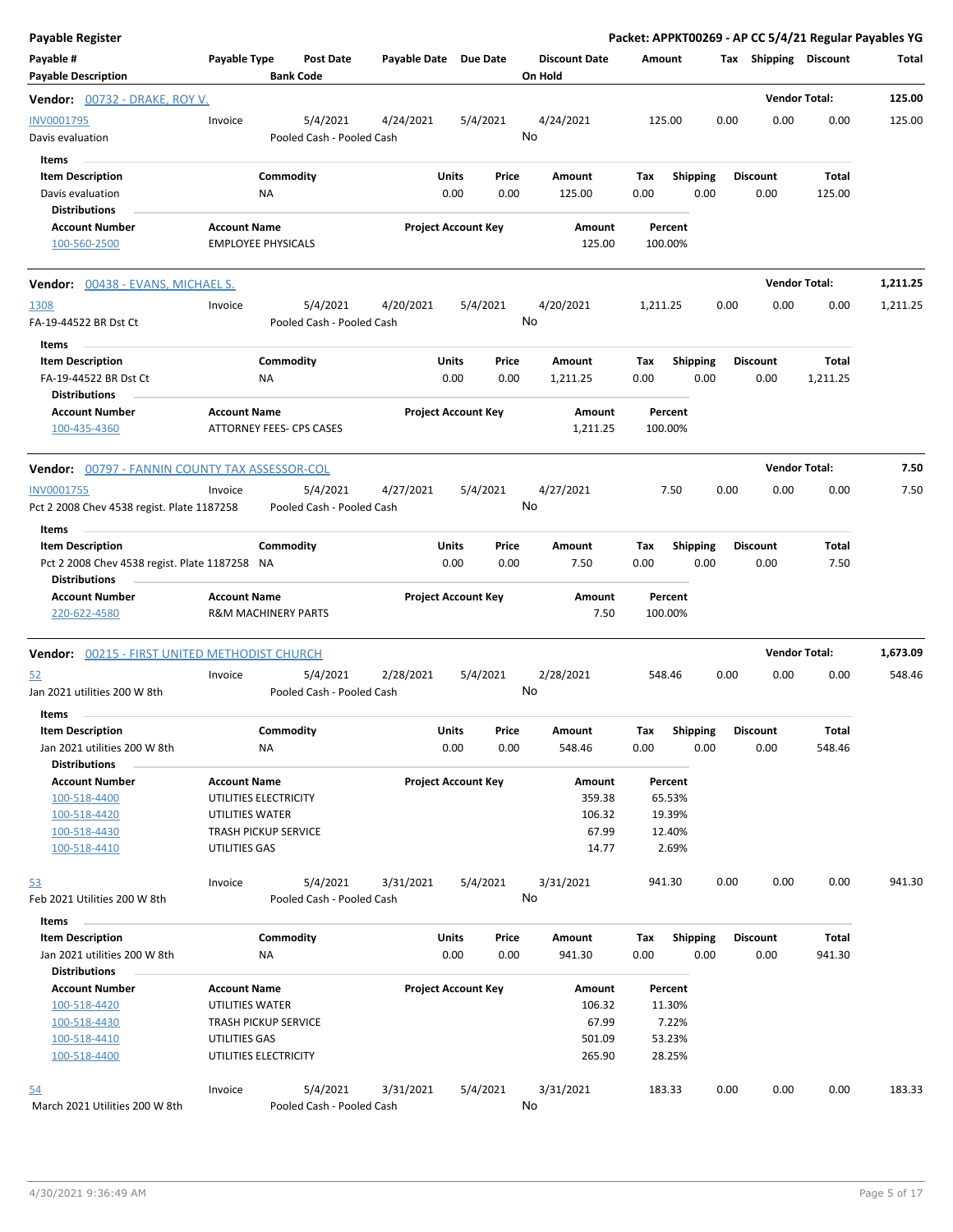| <b>Payable Register</b>                                                                         |                                                                       |                        |                                       |                       |                            |               |                                   |                                      |                         |      |                         |                       | Packet: APPKT00269 - AP CC 5/4/21 Regular Payables YG |
|-------------------------------------------------------------------------------------------------|-----------------------------------------------------------------------|------------------------|---------------------------------------|-----------------------|----------------------------|---------------|-----------------------------------|--------------------------------------|-------------------------|------|-------------------------|-----------------------|-------------------------------------------------------|
| Payable #<br><b>Payable Description</b>                                                         | Payable Type                                                          |                        | <b>Post Date</b><br><b>Bank Code</b>  | Payable Date Due Date |                            |               | <b>Discount Date</b><br>On Hold   | Amount                               |                         |      |                         | Tax Shipping Discount | Total                                                 |
| Items<br><b>Item Description</b><br>Utilities 200 W 8th<br><b>Distributions</b>                 |                                                                       | Commodity<br>NA        |                                       |                       | Units<br>0.00              | Price<br>0.00 | Amount<br>183.33                  | Tax<br>0.00                          | <b>Shipping</b><br>0.00 |      | <b>Discount</b><br>0.00 | Total<br>183.33       |                                                       |
| <b>Account Number</b><br>100-518-4420<br>100-518-4430<br>100-518-4400                           | <b>Account Name</b><br>UTILITIES WATER<br><b>TRASH PICKUP SERVICE</b> | UTILITIES ELECTRICITY  |                                       |                       | <b>Project Account Key</b> |               | Amount<br>106.32<br>67.99<br>9.02 | Percent<br>57.99%<br>37.09%<br>4.92% |                         |      |                         |                       |                                                       |
| <b>Vendor: 00441 - FRONTIER WATERPROOFING, INC</b>                                              |                                                                       |                        |                                       |                       |                            |               |                                   |                                      |                         |      |                         | <b>Vendor Total:</b>  | 13,091.05                                             |
| 19043-05<br>Courthouse construction - Retainage                                                 | Invoice                                                               |                        | 5/4/2021<br>Pooled Cash - Pooled Cash | 4/12/2021             |                            | 5/4/2021      | 4/12/2021<br>No                   | 13,091.05                            |                         | 0.00 | 0.00                    | 0.00                  | 13,091.05                                             |
| Items<br><b>Item Description</b><br>Courthouse construction - Retainage<br><b>Distributions</b> |                                                                       | Commodity<br><b>NA</b> |                                       |                       | Units<br>0.00              | Price<br>0.00 | Amount<br>13,091.05               | Tax<br>0.00                          | <b>Shipping</b><br>0.00 |      | <b>Discount</b><br>0.00 | Total<br>13,091.05    |                                                       |
| <b>Account Number</b><br>690-669-1650                                                           | <b>Account Name</b><br><b>CONSTRUCTION</b>                            |                        |                                       |                       | <b>Project Account Key</b> |               | Amount<br>13,091.05               | Percent<br>100.00%                   |                         |      |                         |                       |                                                       |
| Vendor: 00236 - FUNCTION 4, LLC                                                                 |                                                                       |                        |                                       |                       |                            |               |                                   |                                      |                         |      |                         | <b>Vendor Total:</b>  | 40.31                                                 |
| <b>INV855870</b><br>Turner copies 3/27-4/26/21                                                  | Invoice                                                               |                        | 5/4/2021<br>Pooled Cash - Pooled Cash | 4/22/2021             |                            | 5/4/2021      | 4/22/2021<br>No                   | 40.31                                |                         | 0.00 | 0.00                    | 0.00                  | 40.31                                                 |
| Items<br><b>Item Description</b><br>Turner copies 3/27-4/26/21<br><b>Distributions</b>          |                                                                       | Commodity<br>ΝA        |                                       |                       | Units<br>0.00              | Price<br>0.00 | Amount<br>40.31                   | Tax<br>0.00                          | <b>Shipping</b><br>0.00 |      | <b>Discount</b><br>0.00 | Total<br>40.31        |                                                       |
| <b>Account Number</b><br>100-510-3150                                                           | <b>Account Name</b><br><b>COPIER RENTAL</b>                           |                        |                                       |                       | <b>Project Account Key</b> |               | Amount<br>40.31                   | Percent<br>100.00%                   |                         |      |                         |                       |                                                       |
| <b>Vendor: 00528 - GALLANT SERVICES, LLC</b>                                                    |                                                                       |                        |                                       |                       |                            |               |                                   |                                      |                         |      |                         | <b>Vendor Total:</b>  | 195,101.50                                            |
| 5<br>Courthouse construction                                                                    | Invoice                                                               |                        | 5/4/2021<br>Pooled Cash - Pooled Cash | 4/30/2021             |                            | 5/4/2021      | 4/30/2021<br>No                   | 195,101.50                           |                         | 0.00 | 0.00                    | 0.00                  | 195,101.50                                            |
| Items<br><b>Item Description</b><br>Courthouse construction<br><b>Distributions</b>             |                                                                       | Commodity<br>ΝA        |                                       |                       | Units<br>0.00              | Price<br>0.00 | Amount<br>195,101.50              | Tax<br>0.00                          | <b>Shipping</b><br>0.00 |      | <b>Discount</b><br>0.00 | Total<br>195,101.50   |                                                       |
| <b>Account Number</b><br>690-669-1650                                                           | <b>Account Name</b><br><b>CONSTRUCTION</b>                            |                        |                                       |                       | <b>Project Account Key</b> |               | Amount<br>195,101.50              | Percent<br>100.00%                   |                         |      |                         |                       |                                                       |
| Vendor: 00512 - GAYLON P. RIDDELS LAW FIRM, PC                                                  |                                                                       |                        |                                       |                       |                            |               |                                   |                                      |                         |      |                         | <b>Vendor Total:</b>  | 1,274.90                                              |
| <b>INV0001840</b><br>CR-20-27646 Villareal Dst Ct                                               | Invoice                                                               |                        | 5/4/2021<br>Pooled Cash - Pooled Cash | 4/1/2021              |                            | 5/4/2021      | 4/1/2021<br>No                    | 1,274.90                             |                         | 0.00 | 0.00                    | 0.00                  | 1,274.90                                              |
| Items<br><b>Item Description</b><br>CR-20-27646 Villareal Dst Ct<br><b>Distributions</b>        |                                                                       | Commodity<br>ΝA        |                                       |                       | Units<br>0.00              | Price<br>0.00 | Amount<br>1,274.90                | Tax<br>0.00                          | <b>Shipping</b><br>0.00 |      | <b>Discount</b><br>0.00 | Total<br>1,274.90     |                                                       |
| <b>Account Number</b><br>100-435-4370                                                           | <b>Account Name</b><br><b>ATTORNEY FEES</b>                           |                        |                                       |                       | <b>Project Account Key</b> |               | Amount<br>1,274.90                | Percent<br>100.00%                   |                         |      |                         |                       |                                                       |
| <b>Vendor: 00183 - GOHEEN &amp; O'TOOLE</b>                                                     |                                                                       |                        |                                       |                       |                            |               |                                   |                                      |                         |      |                         | <b>Vendor Total:</b>  | 990.00                                                |
| 1021<br>CR-20-27868 Martinez Dst Ct                                                             | Invoice                                                               |                        | 5/4/2021<br>Pooled Cash - Pooled Cash | 4/6/2021              |                            | 5/4/2021      | 4/6/2021<br>No                    | 690.00                               |                         | 0.00 | 0.00                    | 0.00                  | 690.00                                                |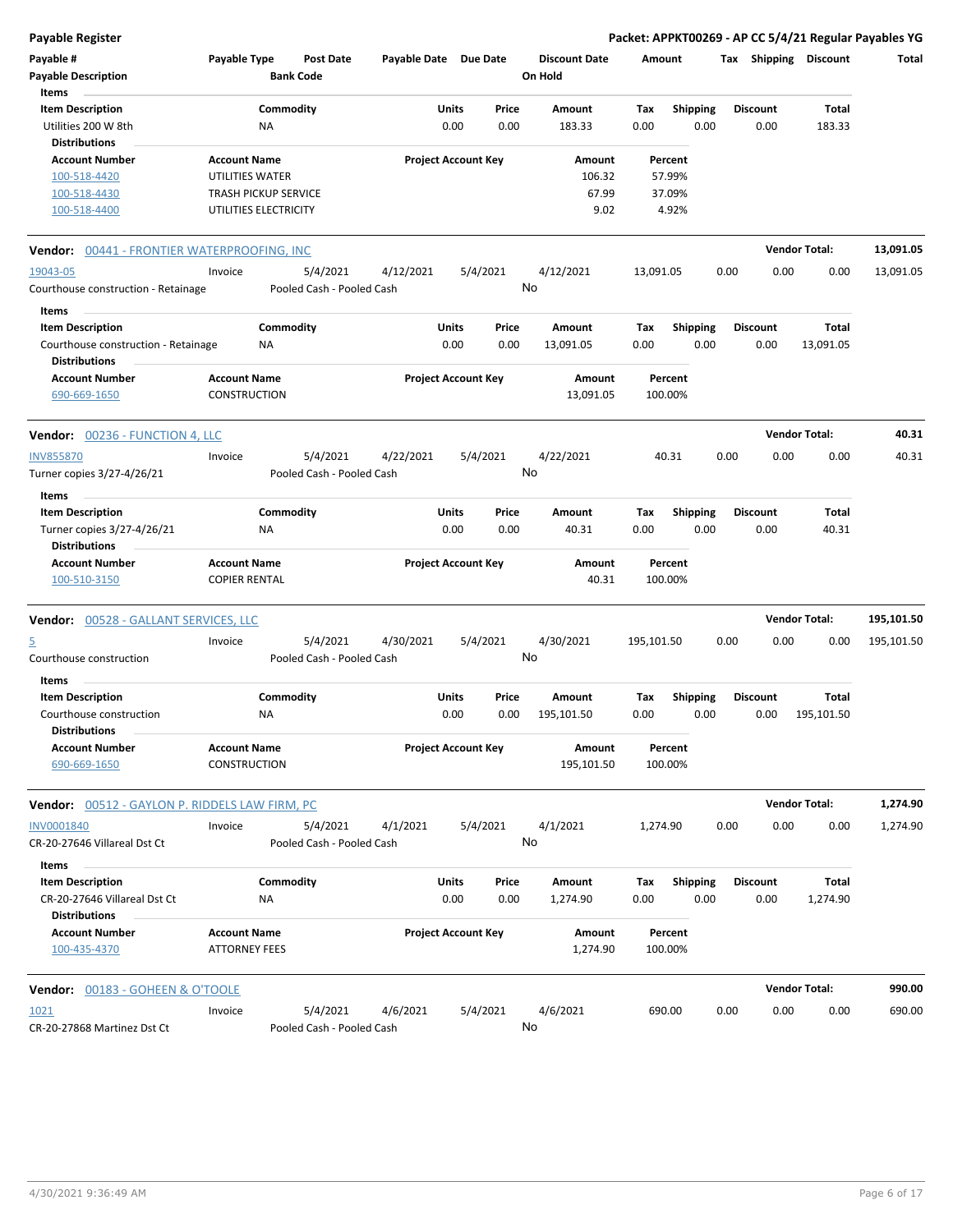| <b>Payable Register</b>                             |                               |                                 |                            |          |       |                      |            |                 |      |                 |                       | Packet: APPKT00269 - AP CC 5/4/21 Regular Payables YG |
|-----------------------------------------------------|-------------------------------|---------------------------------|----------------------------|----------|-------|----------------------|------------|-----------------|------|-----------------|-----------------------|-------------------------------------------------------|
| Payable #                                           | Payable Type                  | <b>Post Date</b>                | Payable Date Due Date      |          |       | <b>Discount Date</b> | Amount     |                 |      |                 | Tax Shipping Discount | Total                                                 |
| <b>Payable Description</b>                          |                               | <b>Bank Code</b>                |                            |          |       | On Hold              |            |                 |      |                 |                       |                                                       |
| Items                                               |                               |                                 |                            |          |       |                      |            |                 |      |                 |                       |                                                       |
| <b>Item Description</b>                             |                               | Commodity                       |                            | Units    | Price | Amount               | Tax        | Shipping        |      | <b>Discount</b> | Total                 |                                                       |
| CR-20-27868 Martinez Dst Ct<br><b>Distributions</b> | NA                            |                                 |                            | 0.00     | 0.00  | 690.00               | 0.00       | 0.00            |      | 0.00            | 690.00                |                                                       |
| <b>Account Number</b>                               | <b>Account Name</b>           |                                 | <b>Project Account Key</b> |          |       | Amount               |            | Percent         |      |                 |                       |                                                       |
| 100-435-4370                                        | <b>ATTORNEY FEES</b>          |                                 |                            |          |       | 690.00               |            | 100.00%         |      |                 |                       |                                                       |
| <b>INV0001754</b>                                   | Invoice                       | 5/4/2021                        | 4/20/2021                  | 5/4/2021 |       | 4/20/2021            |            | 300.00          | 0.00 | 0.00            | 0.00                  | 300.00                                                |
| 50634 Pipestem Co Ct@Law                            |                               | Pooled Cash - Pooled Cash       |                            |          |       | No                   |            |                 |      |                 |                       |                                                       |
| Items                                               |                               |                                 |                            |          |       |                      |            |                 |      |                 |                       |                                                       |
| <b>Item Description</b>                             |                               | Commodity                       |                            | Units    | Price | Amount               | Tax        | <b>Shipping</b> |      | <b>Discount</b> | Total                 |                                                       |
| 50634 Pipestem Co Ct@Law                            | ΝA                            |                                 |                            | 0.00     | 0.00  | 300.00               | 0.00       | 0.00            |      | 0.00            | 300.00                |                                                       |
| <b>Distributions</b>                                |                               |                                 |                            |          |       |                      |            |                 |      |                 |                       |                                                       |
| <b>Account Number</b>                               | <b>Account Name</b>           |                                 | <b>Project Account Key</b> |          |       | Amount               |            | Percent         |      |                 |                       |                                                       |
| 100-410-4240                                        | <b>INDIGENT ATTORNEY FEES</b> |                                 |                            |          |       | 300.00               |            | 100.00%         |      |                 |                       |                                                       |
| <b>Vendor:</b> 00507 - H & G SYSTEMS, L.P.          |                               |                                 |                            |          |       |                      |            |                 |      |                 | <b>Vendor Total:</b>  | 110,977.10                                            |
| 1350                                                | Invoice                       | 5/4/2021                        | 4/22/2021                  | 5/4/2021 |       | 4/22/2021            | 110,977.10 |                 | 0.00 | 0.00            | 0.00                  | 110,977.10                                            |
| Courthouse construction                             |                               | Pooled Cash - Pooled Cash       |                            |          |       | No                   |            |                 |      |                 |                       |                                                       |
| Items                                               |                               |                                 |                            |          |       |                      |            |                 |      |                 |                       |                                                       |
| <b>Item Description</b>                             |                               | Commodity                       |                            | Units    | Price | Amount               | Tax        | <b>Shipping</b> |      | <b>Discount</b> | Total                 |                                                       |
| Courthouse construction                             | ΝA                            |                                 |                            | 0.00     | 0.00  | 110,977.10           | 0.00       | 0.00            |      | 0.00            | 110,977.10            |                                                       |
| <b>Distributions</b>                                |                               |                                 |                            |          |       |                      |            |                 |      |                 |                       |                                                       |
| <b>Account Number</b>                               | <b>Account Name</b>           |                                 | <b>Project Account Key</b> |          |       | Amount               |            | Percent         |      |                 |                       |                                                       |
| 690-669-1650                                        | <b>CONSTRUCTION</b>           |                                 |                            |          |       | 110,977.10           |            | 100.00%         |      |                 |                       |                                                       |
| <b>Vendor:</b> 00397 - JESSICA MCDONALD & ASSOC.    |                               |                                 |                            |          |       |                      |            |                 |      |                 | <b>Vendor Total:</b>  | 1,720.00                                              |
| 3262                                                | Invoice                       | 5/4/2021                        | 4/8/2021                   | 5/4/2021 |       | 4/8/2021             | 630.00     |                 | 0.00 | 0.00            | 0.00                  | 630.00                                                |
| FA-20-45019 Wright Dst Ct                           |                               | Pooled Cash - Pooled Cash       |                            |          |       | No                   |            |                 |      |                 |                       |                                                       |
|                                                     |                               |                                 |                            |          |       |                      |            |                 |      |                 |                       |                                                       |
| Items                                               |                               |                                 |                            |          |       |                      |            |                 |      |                 |                       |                                                       |
| <b>Item Description</b>                             |                               | Commodity                       |                            | Units    | Price | Amount               | Tax        | <b>Shipping</b> |      | <b>Discount</b> | Total                 |                                                       |
| FA-20-45019 Wright Dst Ct                           | NA                            |                                 |                            | 0.00     | 0.00  | 630.00               | 0.00       | 0.00            |      | 0.00            | 630.00                |                                                       |
| <b>Distributions</b>                                |                               |                                 |                            |          |       |                      |            |                 |      |                 |                       |                                                       |
| <b>Account Number</b>                               | <b>Account Name</b>           |                                 | <b>Project Account Key</b> |          |       | Amount               |            | Percent         |      |                 |                       |                                                       |
| 100-435-4360                                        |                               | <b>ATTORNEY FEES- CPS CASES</b> |                            |          |       | 630.00               |            | 100.00%         |      |                 |                       |                                                       |
| INV0001833                                          | Invoice                       | 5/4/2021                        | 4/1/2021                   | 5/4/2021 |       | 4/1/2021             | 910.00     |                 | 0.00 | 0.00            | 0.00                  | 910.00                                                |
| FA-20-44820 Moutray Dst Ct                          |                               | Pooled Cash - Pooled Cash       |                            |          |       | No                   |            |                 |      |                 |                       |                                                       |
| Items                                               |                               |                                 |                            |          |       |                      |            |                 |      |                 |                       |                                                       |
| <b>Item Description</b>                             |                               | Commodity                       |                            | Units    | Price | Amount               | Tax        | <b>Shipping</b> |      | <b>Discount</b> | Total                 |                                                       |
| FA-20-44820 Moutray Dst Ct                          | ΝA                            |                                 |                            | 0.00     | 0.00  | 910.00               | 0.00       | 0.00            |      | 0.00            | 910.00                |                                                       |
| <b>Distributions</b>                                |                               |                                 |                            |          |       |                      |            |                 |      |                 |                       |                                                       |
| <b>Account Number</b>                               | <b>Account Name</b>           |                                 | <b>Project Account Key</b> |          |       | Amount               |            | Percent         |      |                 |                       |                                                       |
| 100-435-4360                                        |                               | ATTORNEY FEES- CPS CASES        |                            |          |       | 910.00               |            | 100.00%         |      |                 |                       |                                                       |
| <b>INV0001848</b>                                   | Invoice                       | 5/4/2021                        | 4/15/2021                  | 5/4/2021 |       | 4/15/2021            |            | 180.00          | 0.00 | 0.00            | 0.00                  | 180.00                                                |
| FA-19-44512 Turner Dst Ct                           |                               | Pooled Cash - Pooled Cash       |                            |          |       | No                   |            |                 |      |                 |                       |                                                       |
| Items                                               |                               |                                 |                            |          |       |                      |            |                 |      |                 |                       |                                                       |
| <b>Item Description</b>                             |                               | Commodity                       |                            | Units    | Price | Amount               | Tax        | <b>Shipping</b> |      | <b>Discount</b> | Total                 |                                                       |
| FA-19-44512 Turner Dst Ct                           | NA                            |                                 |                            | 0.00     | 0.00  | 180.00               | 0.00       | 0.00            |      | 0.00            | 180.00                |                                                       |
| <b>Distributions</b>                                |                               |                                 |                            |          |       |                      |            |                 |      |                 |                       |                                                       |
| <b>Account Number</b>                               | <b>Account Name</b>           |                                 | <b>Project Account Key</b> |          |       | Amount               |            | Percent         |      |                 |                       |                                                       |
| 100-435-4360                                        |                               | ATTORNEY FEES- CPS CASES        |                            |          |       | 180.00               |            | 100.00%         |      |                 |                       |                                                       |
| Vendor: 00040 - JN WRECKER                          |                               |                                 |                            |          |       |                      |            |                 |      |                 | <b>Vendor Total:</b>  | 350.00                                                |
|                                                     |                               | 5/4/2021                        |                            |          |       | 1/25/2021            |            |                 |      |                 |                       |                                                       |
| 21-06578<br>Pct 3 2014 Intl towing                  | Invoice                       | Pooled Cash - Pooled Cash       | 1/25/2021                  | 5/4/2021 |       | No                   |            | 350.00          | 0.00 | 0.00            | 0.00                  | 350.00                                                |
|                                                     |                               |                                 |                            |          |       |                      |            |                 |      |                 |                       |                                                       |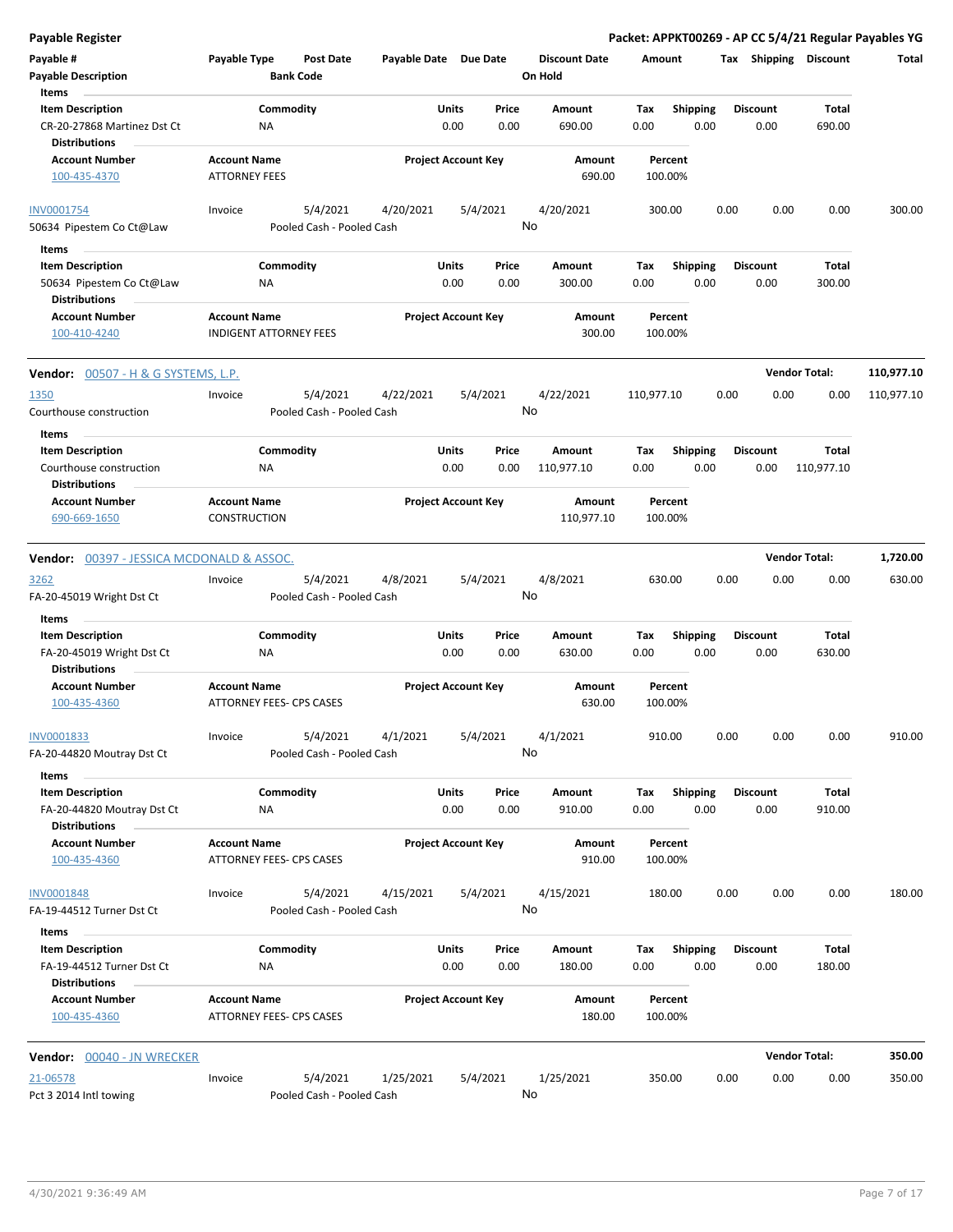| <b>Payable Register</b>                                                                     |                                                                                             |                       |                            |                                 | Packet: APPKT00269 - AP CC 5/4/21 Regular Payables YG |                         |                      |            |
|---------------------------------------------------------------------------------------------|---------------------------------------------------------------------------------------------|-----------------------|----------------------------|---------------------------------|-------------------------------------------------------|-------------------------|----------------------|------------|
| Payable #<br><b>Payable Description</b><br>Items                                            | Payable Type<br><b>Post Date</b><br><b>Bank Code</b>                                        | Payable Date Due Date |                            | <b>Discount Date</b><br>On Hold | Amount                                                | Tax Shipping Discount   |                      | Total      |
| <b>Item Description</b><br>Pct 3 2014 Intl towing                                           | Commodity<br>NA                                                                             | Units<br>0.00         | Price<br>0.00              | Amount<br>350.00                | Tax<br><b>Shipping</b><br>0.00<br>0.00                | <b>Discount</b><br>0.00 | Total<br>350.00      |            |
| <b>Distributions</b><br><b>Account Number</b>                                               | <b>Account Name</b>                                                                         |                       | <b>Project Account Key</b> | Amount                          | Percent                                               |                         |                      |            |
| 230-623-4580                                                                                | <b>R&amp;M MACHINERY PARTS</b>                                                              |                       |                            | 350.00                          | 100.00%                                               |                         |                      |            |
| <b>Vendor:</b> VEN02091 - Joe R. Jones Construction Inc                                     |                                                                                             |                       |                            |                                 |                                                       |                         | <b>Vendor Total:</b> | 166,707.56 |
| 20-083-07<br>Courthouse construction                                                        | 5/4/2021<br>Invoice<br>Pooled Cash - Pooled Cash                                            | 4/22/2021             | 5/4/2021                   | 4/22/2021<br>No                 | 166,707.56                                            | 0.00<br>0.00            | 0.00                 | 166,707.56 |
| Items<br><b>Item Description</b><br>Courthouse construction                                 | Commodity<br>ΝA                                                                             | Units<br>0.00         | Price<br>0.00              | Amount<br>166,707.56            | <b>Shipping</b><br>Tax<br>0.00<br>0.00                | <b>Discount</b><br>0.00 | Total<br>166,707.56  |            |
| Distributions<br><b>Account Number</b><br>690-669-1650                                      | <b>Account Name</b><br>CONSTRUCTION                                                         |                       | <b>Project Account Key</b> | Amount<br>166,707.56            | Percent<br>100.00%                                    |                         |                      |            |
| Vendor: 00444 - KONICA MINOLTA PREMIER FINANCE                                              |                                                                                             |                       |                            |                                 |                                                       |                         | <b>Vendor Total:</b> | 114.68     |
| 72308110<br>108 Sam Rayburn copier rental May 2021                                          | 5/4/2021<br>Invoice<br>Pooled Cash - Pooled Cash                                            | 4/26/2021             | 5/4/2021                   | 4/26/2021<br>No                 | 114.68                                                | 0.00<br>0.00            | 0.00                 | 114.68     |
| Items<br><b>Item Description</b><br>108 Sam Rayburn copier rental May 2021<br>Distributions | Commodity<br>ΝA                                                                             | Units<br>0.00         | Price<br>0.00              | Amount<br>114.68                | Tax<br><b>Shipping</b><br>0.00<br>0.00                | <b>Discount</b><br>0.00 | Total<br>114.68      |            |
| <b>Account Number</b><br>100-510-3150                                                       | <b>Account Name</b><br><b>COPIER RENTAL</b>                                                 |                       | <b>Project Account Key</b> | Amount<br>114.68                | Percent<br>100.00%                                    |                         |                      |            |
| Vendor: 00102 - MEADE NORMAN INS. AGENCY, INC.                                              |                                                                                             |                       |                            |                                 |                                                       |                         | <b>Vendor Total:</b> | 91.00      |
| 35114                                                                                       | Invoice<br>5/4/2021<br>#RICHME1 JP1-Richards notary bond exp 5/20 Pooled Cash - Pooled Cash | 4/26/2021             | 5/4/2021                   | 4/26/2021<br>No                 | 91.00                                                 | 0.00<br>0.00            | 0.00                 | 91.00      |
| Items<br><b>Item Description</b><br>#RICHME1 JP1-Richards notary bond exp 5 NA              | Commodity                                                                                   | Units<br>0.00         | Price<br>0.00              | Amount<br>91.00                 | Tax<br><b>Shipping</b><br>0.00<br>0.00                | <b>Discount</b><br>0.00 | Total<br>91.00       |            |
| Distributions<br>Account Number<br>100-455-4800                                             | <b>Account Name</b><br><b>BOND</b>                                                          |                       | <b>Project Account Key</b> | Amount<br>91.00                 | Percent<br>100.00%                                    |                         |                      |            |
| <b>Vendor: 00337 - MIEARS, STEVEN R.</b>                                                    |                                                                                             |                       |                            |                                 |                                                       |                         | <b>Vendor Total:</b> | 3,459.65   |
| INV0001834<br>FA-20-44630 SR Dst Ct                                                         | 5/4/2021<br>Invoice<br>Pooled Cash - Pooled Cash                                            | 3/31/2021             | 5/4/2021                   | 3/31/2021<br>No                 | 459.65                                                | 0.00<br>0.00            | 0.00                 | 459.65     |
| Items<br><b>Item Description</b><br>FA-20-44630 SR Dst Ct<br><b>Distributions</b>           | Commodity<br>ΝA                                                                             | <b>Units</b><br>0.00  | Price<br>0.00              | Amount<br>459.65                | <b>Shipping</b><br>Tax<br>0.00<br>0.00                | Discount<br>0.00        | Total<br>459.65      |            |
| <b>Account Number</b><br>100-435-4360                                                       | <b>Account Name</b><br>ATTORNEY FEES- CPS CASES                                             |                       | <b>Project Account Key</b> | Amount<br>459.65                | Percent<br>100.00%                                    |                         |                      |            |
| <b>INV0001849</b><br>FA-20-45019 WD Dst Ct                                                  | 5/4/2021<br>Invoice<br>Pooled Cash - Pooled Cash                                            | 4/9/2021              | 5/4/2021                   | 4/9/2021<br>No                  | 1,700.00                                              | 0.00<br>0.00            | 0.00                 | 1,700.00   |
| Items<br><b>Item Description</b><br>FA-20-45019 WD Dst Ct<br><b>Distributions</b>           | Commodity<br>NA                                                                             | Units<br>0.00         | Price<br>0.00              | Amount<br>1,700.00              | Tax<br><b>Shipping</b><br>0.00<br>0.00                | <b>Discount</b><br>0.00 | Total<br>1,700.00    |            |
| <b>Account Number</b><br>100-435-4360                                                       | <b>Account Name</b><br>ATTORNEY FEES- CPS CASES                                             |                       | <b>Project Account Key</b> | Amount<br>1,700.00              | Percent<br>100.00%                                    |                         |                      |            |
| <b>INV0001850</b><br>FA-19-45039 EF Dst Ct                                                  | 5/4/2021<br>Invoice<br>Pooled Cash - Pooled Cash                                            | 4/15/2021             | 5/4/2021                   | 4/15/2021<br>No                 | 1,300.00                                              | 0.00<br>0.00            | 0.00                 | 1,300.00   |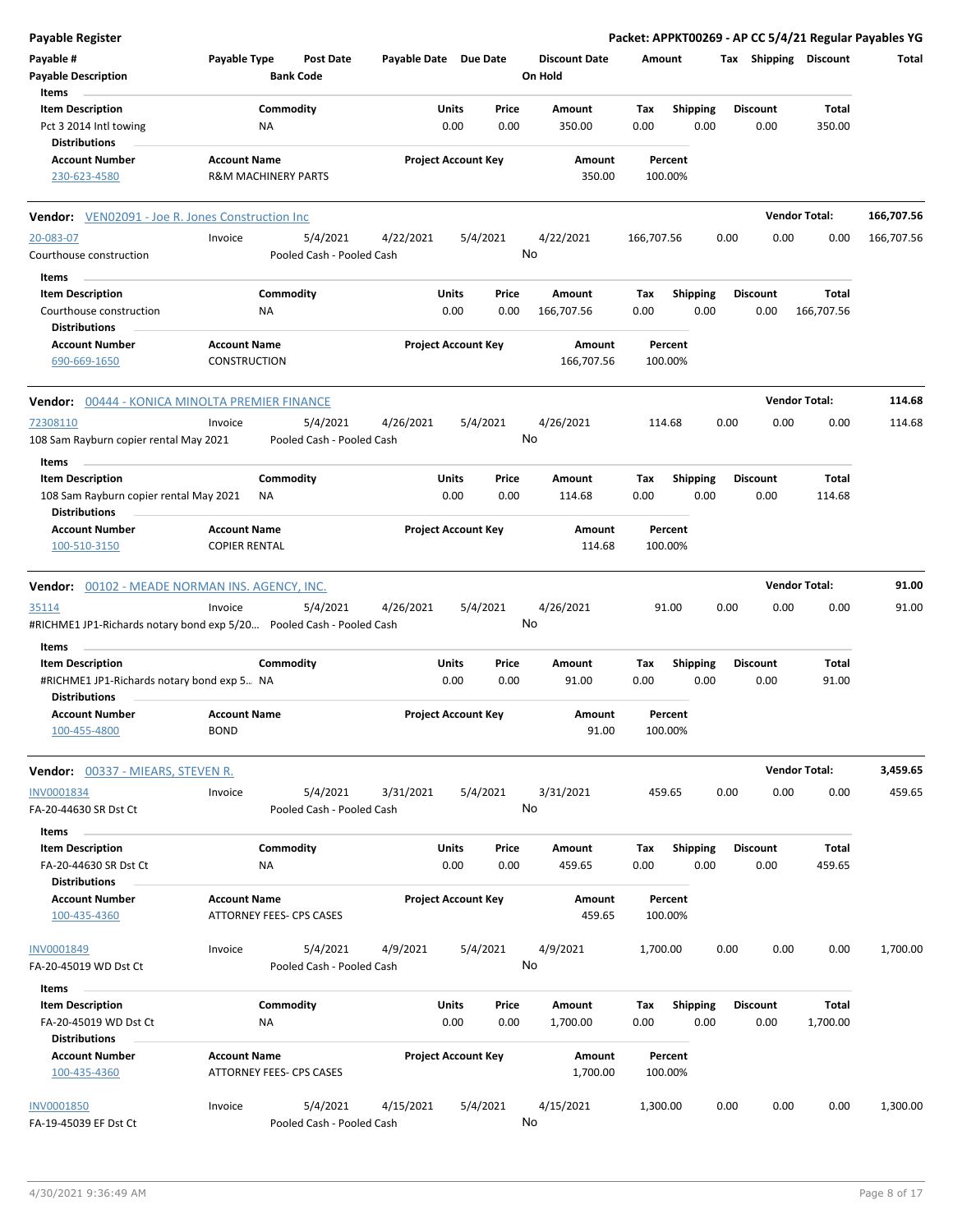| <b>Payable Register</b>                                                            |                                                               |                                       |                       |                            |               |                                 |             |                         |      |                         |                   | Packet: APPKT00269 - AP CC 5/4/21 Regular Payables YG |
|------------------------------------------------------------------------------------|---------------------------------------------------------------|---------------------------------------|-----------------------|----------------------------|---------------|---------------------------------|-------------|-------------------------|------|-------------------------|-------------------|-------------------------------------------------------|
| Payable #<br><b>Payable Description</b><br>Items                                   | Payable Type                                                  | <b>Post Date</b><br><b>Bank Code</b>  | Payable Date Due Date |                            |               | <b>Discount Date</b><br>On Hold | Amount      |                         |      | Tax Shipping Discount   |                   | Total                                                 |
| <b>Item Description</b><br>FA-19-45039 EF Dst Ct                                   | Commodity<br><b>NA</b>                                        |                                       |                       | Units<br>0.00              | Price<br>0.00 | Amount<br>1,300.00              | Tax<br>0.00 | <b>Shipping</b><br>0.00 |      | <b>Discount</b><br>0.00 | Total<br>1,300.00 |                                                       |
| <b>Distributions</b><br><b>Account Number</b><br>100-435-4360                      | <b>Account Name</b><br>ATTORNEY FEES- CPS CASES               |                                       |                       | <b>Project Account Key</b> |               | Amount<br>1,300.00              | 100.00%     | Percent                 |      |                         |                   |                                                       |
| Vendor: 00532 - PARHAM, WILLIAM                                                    |                                                               |                                       |                       |                            |               |                                 |             |                         |      | <b>Vendor Total:</b>    |                   | 300.00                                                |
| INV0001839                                                                         | Invoice                                                       | 5/4/2021                              | 4/28/2021             | 5/4/2021                   |               | 4/28/2021                       | 300.00      |                         | 0.00 | 0.00                    | 0.00              | 300.00                                                |
| 50741 Dodson Co Ct@Law                                                             |                                                               | Pooled Cash - Pooled Cash             |                       |                            |               | No                              |             |                         |      |                         |                   |                                                       |
| Items                                                                              |                                                               |                                       |                       |                            |               |                                 |             |                         |      |                         |                   |                                                       |
| <b>Item Description</b><br>50741 Dodson Co Ct@Law<br><b>Distributions</b>          | Commodity<br>NA                                               |                                       |                       | Units<br>0.00              | Price<br>0.00 | Amount<br>300.00                | Tax<br>0.00 | <b>Shipping</b><br>0.00 |      | <b>Discount</b><br>0.00 | Total<br>300.00   |                                                       |
| <b>Account Number</b><br>100-410-4240                                              | <b>Account Name</b><br><b>INDIGENT ATTORNEY FEES</b>          |                                       |                       | <b>Project Account Key</b> |               | Amount<br>300.00                | 100.00%     | Percent                 |      |                         |                   |                                                       |
| Vendor: 00006 - PARKER TIRE                                                        |                                                               |                                       |                       |                            |               |                                 |             |                         |      | <b>Vendor Total:</b>    |                   | 160.00                                                |
| 12965<br>Pct 1 tire change out 2017 Chev                                           | Invoice                                                       | 5/4/2021<br>Pooled Cash - Pooled Cash | 4/14/2021             | 5/4/2021                   |               | 4/14/2021<br>No                 |             | 60.00                   | 0.00 | 0.00                    | 0.00              | 60.00                                                 |
| Items                                                                              |                                                               |                                       |                       |                            |               |                                 |             |                         |      |                         |                   |                                                       |
| <b>Item Description</b><br>Pct 1 tire change out 2017 Chev<br><b>Distributions</b> | Commodity<br><b>NA</b>                                        |                                       |                       | Units<br>0.00              | Price<br>0.00 | Amount<br>60.00                 | Tax<br>0.00 | <b>Shipping</b><br>0.00 |      | <b>Discount</b><br>0.00 | Total<br>60.00    |                                                       |
| <b>Account Number</b><br>210-621-4590                                              | <b>Account Name</b><br>R&M MACH. TIRES & TUBES                |                                       |                       | <b>Project Account Key</b> |               | Amount<br>60.00                 | 100.00%     | Percent                 |      |                         |                   |                                                       |
| 12980<br>Pct 1 road grader tire repair                                             | Invoice                                                       | 5/4/2021<br>Pooled Cash - Pooled Cash | 4/19/2021             | 5/4/2021                   |               | 4/19/2021<br>No                 | 100.00      |                         | 0.00 | 0.00                    | 0.00              | 100.00                                                |
| Items                                                                              |                                                               |                                       |                       |                            |               |                                 |             |                         |      |                         |                   |                                                       |
| <b>Item Description</b><br>Pct 1 road grader tire repair<br><b>Distributions</b>   | Commodity<br>ΝA                                               |                                       |                       | Units<br>0.00              | Price<br>0.00 | Amount<br>100.00                | Tax<br>0.00 | <b>Shipping</b><br>0.00 |      | <b>Discount</b><br>0.00 | Total<br>100.00   |                                                       |
| <b>Account Number</b><br>210-621-4590                                              | <b>Account Name</b><br><b>R&amp;M MACH. TIRES &amp; TUBES</b> |                                       |                       | <b>Project Account Key</b> |               | Amount<br>100.00                | 100.00%     | Percent                 |      |                         |                   |                                                       |
| <b>Vendor:</b> 00589 - PERKINS, J. DANIEL                                          |                                                               |                                       |                       |                            |               |                                 |             |                         |      | <b>Vendor Total:</b>    |                   | 2,973.00                                              |
| INV0001835<br>FA-20-44580 PO/JO/KO Dst Ct                                          | Invoice                                                       | 5/4/2021<br>Pooled Cash - Pooled Cash | 4/1/2021              | 5/4/2021                   |               | 4/1/2021<br>No                  | 1,467.00    |                         | 0.00 | 0.00                    | 0.00              | 1,467.00                                              |
| Items                                                                              |                                                               |                                       |                       |                            |               |                                 |             |                         |      |                         |                   |                                                       |
| <b>Item Description</b><br>FA-20-44580 PO/JO/KO Dst Ct<br><b>Distributions</b>     | Commodity<br>ΝA                                               |                                       |                       | Units<br>0.00              | Price<br>0.00 | Amount<br>1,467.00              | Tax<br>0.00 | <b>Shipping</b><br>0.00 |      | <b>Discount</b><br>0.00 | Total<br>1,467.00 |                                                       |
| <b>Account Number</b><br>100-435-4360                                              | <b>Account Name</b><br>ATTORNEY FEES- CPS CASES               |                                       |                       | <b>Project Account Key</b> |               | Amount<br>1,467.00              | 100.00%     | Percent                 |      |                         |                   |                                                       |
| INV0001844<br>FA-20-44820 VM/AM Dst Ct                                             | Invoice                                                       | 5/4/2021<br>Pooled Cash - Pooled Cash | 4/23/2021             | 5/4/2021                   |               | 4/23/2021<br>No                 | 687.00      |                         | 0.00 | 0.00                    | 0.00              | 687.00                                                |
| Items                                                                              |                                                               |                                       |                       |                            |               |                                 |             |                         |      |                         |                   |                                                       |
| <b>Item Description</b><br>FA-20-44820 VM/AM Dst Ct<br><b>Distributions</b>        | Commodity<br>NA                                               |                                       |                       | Units<br>0.00              | Price<br>0.00 | Amount<br>687.00                | Tax<br>0.00 | <b>Shipping</b><br>0.00 |      | <b>Discount</b><br>0.00 | Total<br>687.00   |                                                       |
| <b>Account Number</b><br>100-435-4360                                              | <b>Account Name</b><br>ATTORNEY FEES- CPS CASES               |                                       |                       | <b>Project Account Key</b> |               | Amount<br>687.00                | 100.00%     | Percent                 |      |                         |                   |                                                       |
| <b>INV0001847</b><br>FA-20-44880 MH Dst Ct                                         | Invoice                                                       | 5/4/2021<br>Pooled Cash - Pooled Cash | 4/15/2021             | 5/4/2021                   |               | 4/15/2021<br>No                 | 819.00      |                         | 0.00 | 0.00                    | 0.00              | 819.00                                                |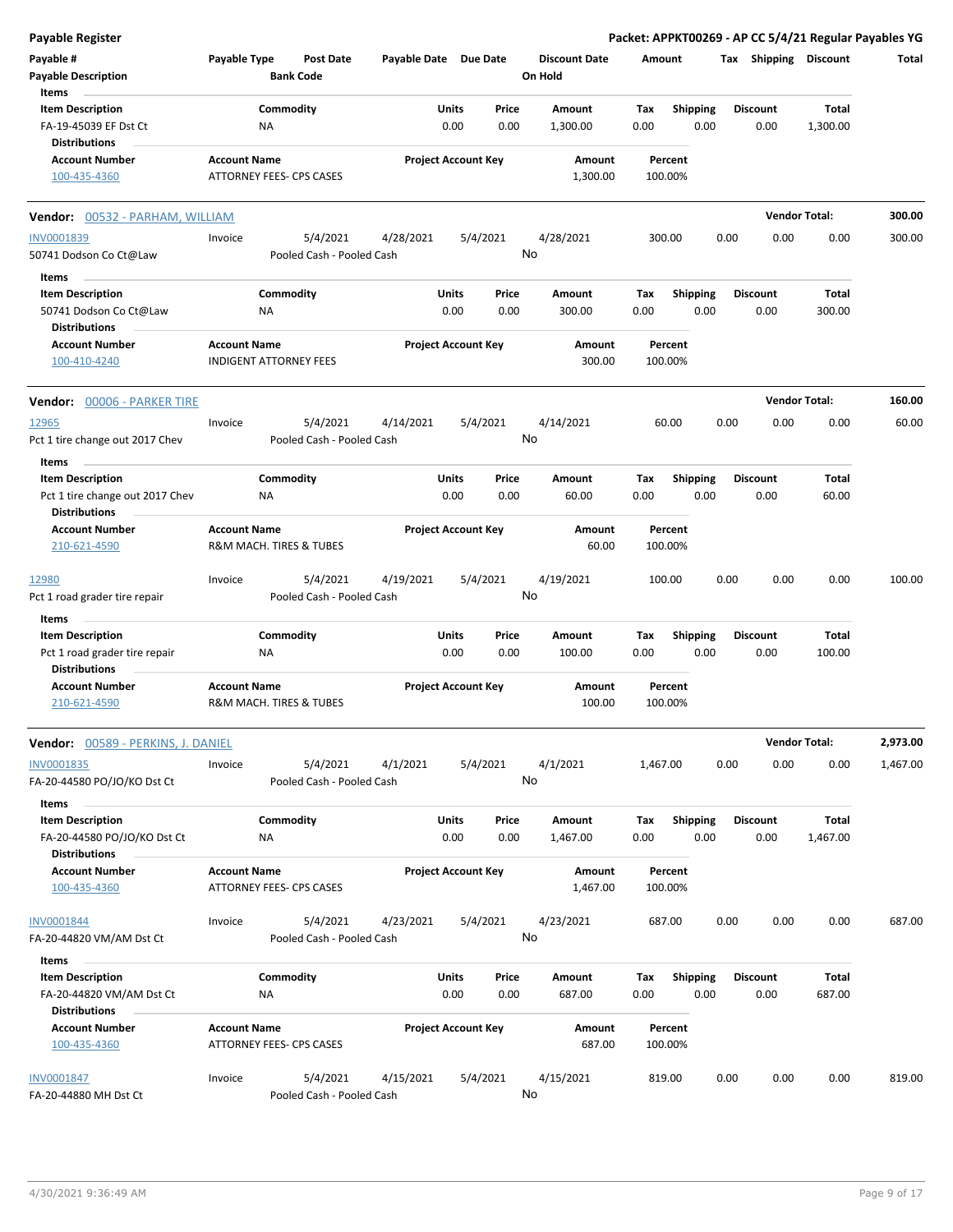| Payable Register                                                         |                                                                            |                       |                            |                                 | Packet: APPKT00269 - AP CC 5/4/21 Regular Payables YG |      |                         |                      |           |
|--------------------------------------------------------------------------|----------------------------------------------------------------------------|-----------------------|----------------------------|---------------------------------|-------------------------------------------------------|------|-------------------------|----------------------|-----------|
| Payable #<br><b>Payable Description</b>                                  | Payable Type<br><b>Post Date</b><br><b>Bank Code</b>                       | Payable Date Due Date |                            | <b>Discount Date</b><br>On Hold | Amount                                                |      | Tax Shipping Discount   |                      | Total     |
| Items                                                                    |                                                                            |                       |                            |                                 |                                                       |      |                         |                      |           |
| <b>Item Description</b><br>FA-20-44880 MH Dst Ct<br><b>Distributions</b> | Commodity<br>NA                                                            | Units                 | Price<br>0.00<br>0.00      | Amount<br>819.00                | <b>Shipping</b><br>Tax<br>0.00                        | 0.00 | <b>Discount</b><br>0.00 | Total<br>819.00      |           |
| <b>Account Number</b><br>100-435-4360                                    | <b>Account Name</b><br>ATTORNEY FEES- CPS CASES                            |                       | <b>Project Account Key</b> | Amount<br>819.00                | Percent<br>100.00%                                    |      |                         |                      |           |
| Vendor: 00806 - PRODUCTIVITY PLUS ACCOUNT                                |                                                                            |                       |                            |                                 |                                                       |      |                         | <b>Vendor Total:</b> | 46.20     |
| PSO225176-1                                                              | 5/4/2021<br>Invoice                                                        | 3/22/2021             | 5/4/2021                   | 3/22/2021                       | 46.20                                                 | 0.00 | 0.00                    | 0.00                 | 46.20     |
| Pct 3 Asco - bracket                                                     | Pooled Cash - Pooled Cash                                                  |                       |                            | No                              |                                                       |      |                         |                      |           |
| Items                                                                    |                                                                            |                       |                            |                                 |                                                       |      |                         |                      |           |
| <b>Item Description</b>                                                  | Commodity                                                                  | Units                 | Price                      | Amount                          | Tax<br><b>Shipping</b>                                |      | <b>Discount</b>         | Total                |           |
| Pct 3 Asco - bracket                                                     | Goods                                                                      |                       | 2.00<br>23.10              | 46.20                           | 0.00                                                  | 0.00 | 0.00                    | 46.20                |           |
| <b>Distributions</b>                                                     |                                                                            |                       |                            |                                 |                                                       |      |                         |                      |           |
| <b>Account Number</b><br>230-623-4580                                    | <b>Account Name</b><br><b>R&amp;M MACHINERY PARTS</b>                      |                       | <b>Project Account Key</b> | Amount<br>46.20                 | Percent<br>100.00%                                    |      |                         |                      |           |
| Vendor: VEN02294 - Richards, Jessica                                     |                                                                            |                       |                            |                                 |                                                       |      |                         | <b>Vendor Total:</b> | 245.39    |
| INV0001841                                                               | 5/4/2021<br>Invoice                                                        | 4/29/2021             | 5/4/2021                   | 4/29/2021                       | 245.39                                                | 0.00 | 0.00                    | 0.00                 | 245.39    |
| March-April 2021 travel - 438.2 miles                                    | Pooled Cash - Pooled Cash                                                  |                       |                            | No                              |                                                       |      |                         |                      |           |
| Items                                                                    |                                                                            |                       |                            |                                 |                                                       |      |                         |                      |           |
| <b>Item Description</b>                                                  | Commodity                                                                  | Units                 | Price                      | Amount                          | Tax<br><b>Shipping</b>                                |      | <b>Discount</b>         | Total                |           |
| March-April 2021 travel - 438.2 miles<br><b>Distributions</b>            | NA                                                                         |                       | 0.00<br>0.00               | 245.39                          | 0.00                                                  | 0.00 | 0.00                    | 245.39               |           |
| <b>Account Number</b><br>100-665-4290                                    | <b>Account Name</b><br>IN/OUT CO.TRAVEL/TRAINING-4-H                       |                       | <b>Project Account Key</b> | Amount<br>245.39                | Percent<br>100.00%                                    |      |                         |                      |           |
| Vendor: 00287 - SAFE SOFTWARE                                            |                                                                            |                       |                            |                                 |                                                       |      |                         | <b>Vendor Total:</b> | 400.00    |
| 3952                                                                     | 5/4/2021<br>Invoice                                                        | 4/16/2021             | 5/4/2021                   | 4/16/2021                       | 400.00                                                | 0.00 | 0.00                    | 0.00                 | 400.00    |
| 2021 software support                                                    | Pooled Cash - Pooled Cash                                                  |                       |                            | No                              |                                                       |      |                         |                      |           |
| Items                                                                    |                                                                            |                       |                            |                                 |                                                       |      |                         |                      |           |
| <b>Item Description</b>                                                  | Commodity                                                                  | Units                 | Price                      | Amount                          | Tax<br><b>Shipping</b>                                |      | <b>Discount</b>         | Total                |           |
| 2021 software support                                                    | ΝA                                                                         |                       | 0.00<br>0.00               | 400.00                          | 0.00                                                  | 0.00 | 0.00                    | 400.00               |           |
| <b>Distributions</b>                                                     |                                                                            |                       |                            |                                 |                                                       |      |                         |                      |           |
| <b>Account Number</b>                                                    | <b>Account Name</b>                                                        |                       | <b>Project Account Key</b> | Amount                          | Percent                                               |      |                         |                      |           |
| 100-590-4530                                                             | <b>COMPUTER SOFTWARE</b>                                                   |                       |                            | 300.00                          | 75.00%                                                |      |                         |                      |           |
| 100-591-4530                                                             | <b>COMPUTER SOFTWARE</b>                                                   |                       |                            | 100.00                          | 25.00%                                                |      |                         |                      |           |
| Vendor: 00496 - SAGE CONCRETE, LLC                                       |                                                                            |                       |                            |                                 |                                                       |      |                         | <b>Vendor Total:</b> | 51,881.05 |
| 166                                                                      | 5/4/2021<br>Invoice                                                        | 4/23/2021             | 5/4/2021                   | 4/23/2021                       | 51,881.05                                             | 0.00 | 0.00                    | 0.00                 | 51,881.05 |
| Courthouse construction<br>Items                                         | Pooled Cash - Pooled Cash                                                  |                       |                            | No                              |                                                       |      |                         |                      |           |
| <b>Item Description</b>                                                  | Commodity                                                                  | Units                 | Price                      | Amount                          | Shipping<br>Tax                                       |      | <b>Discount</b>         | Total                |           |
| Courthouse construction                                                  | NA                                                                         |                       | 0.00<br>0.00               | 51,881.05                       | 0.00                                                  | 0.00 | 0.00                    | 51,881.05            |           |
| <b>Distributions</b>                                                     |                                                                            |                       |                            |                                 |                                                       |      |                         |                      |           |
| <b>Account Number</b>                                                    | <b>Account Name</b>                                                        |                       | <b>Project Account Key</b> | Amount                          | Percent                                               |      |                         |                      |           |
| 690-669-1650                                                             | CONSTRUCTION                                                               |                       |                            | 51,881.05                       | 100.00%                                               |      |                         |                      |           |
| <b>Vendor: 00433 - SAMCO CAPITAL MARKETS INC</b>                         |                                                                            |                       |                            |                                 |                                                       |      |                         | <b>Vendor Total:</b> | 2,250.00  |
| 578-2020                                                                 | 5/4/2021<br>Invoice                                                        | 4/28/2021             | 5/4/2021                   | 4/28/2021                       | 2,250.00                                              | 0.00 | 0.00                    | 0.00                 | 2,250.00  |
|                                                                          | Services for 2020 Continuing Disclosure reports  Pooled Cash - Pooled Cash |                       |                            | No                              |                                                       |      |                         |                      |           |
| Items                                                                    |                                                                            |                       |                            |                                 |                                                       |      |                         |                      |           |
| <b>Item Description</b>                                                  | Commodity                                                                  | Units                 | Price<br>0.00<br>0.00      | Amount                          | Shipping<br>Tax                                       | 0.00 | <b>Discount</b><br>0.00 | Total                |           |
| Services for 2020 Continuing Disclosure re NA<br><b>Distributions</b>    |                                                                            |                       |                            | 2,250.00                        | 0.00                                                  |      |                         | 2,250.00             |           |
| <b>Account Number</b>                                                    | <b>Account Name</b>                                                        |                       | <b>Project Account Key</b> | Amount                          | Percent                                               |      |                         |                      |           |
| 600-620-4010                                                             | CONTINUING DISCLOSURE FEES                                                 |                       |                            | 2,250.00                        | 100.00%                                               |      |                         |                      |           |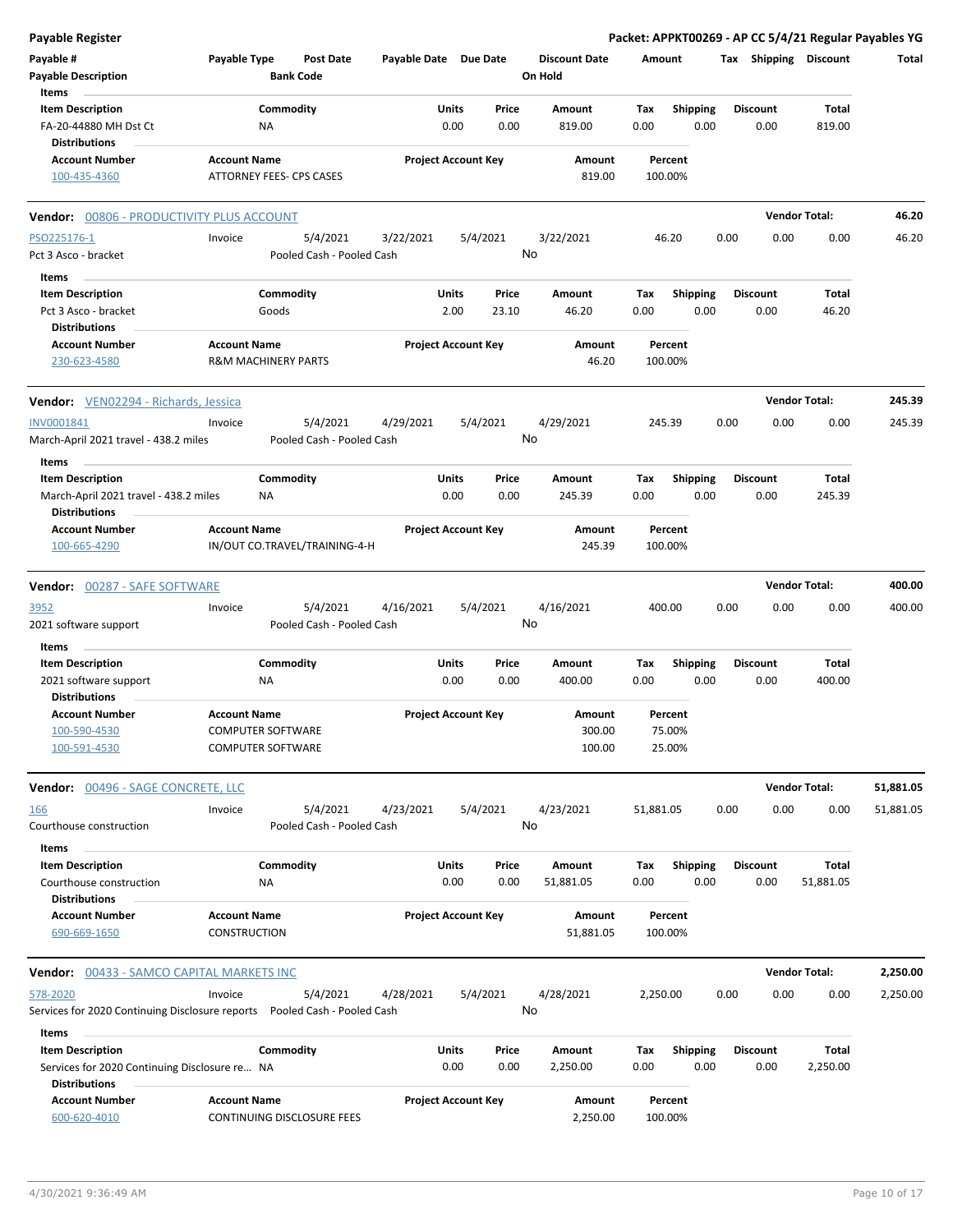| <b>Payable Register</b>                                                               |                                                        |                                       |                       |                            |               |                                 |                    |                         |      |                         |                          | Packet: APPKT00269 - AP CC 5/4/21 Regular Payables YG |
|---------------------------------------------------------------------------------------|--------------------------------------------------------|---------------------------------------|-----------------------|----------------------------|---------------|---------------------------------|--------------------|-------------------------|------|-------------------------|--------------------------|-------------------------------------------------------|
| Payable #<br><b>Payable Description</b>                                               | Payable Type                                           | <b>Post Date</b><br><b>Bank Code</b>  | Payable Date Due Date |                            |               | <b>Discount Date</b><br>On Hold | Amount             |                         |      | Tax Shipping Discount   |                          | Total                                                 |
| Vendor: 00801 - SOLOMON, AMANDA                                                       |                                                        |                                       |                       |                            |               |                                 |                    |                         |      |                         | <b>Vendor Total:</b>     | 3,296.50                                              |
| INV0001846<br>FA-19-44512 BT Dst Ct                                                   | Invoice                                                | 5/4/2021<br>Pooled Cash - Pooled Cash | 4/15/2021             | 5/4/2021                   |               | 4/15/2021<br>No                 | 1,149.50           |                         | 0.00 | 0.00                    | 0.00                     | 1,149.50                                              |
| Items<br><b>Item Description</b><br>FA-19-44512 BT Dst Ct<br><b>Distributions</b>     | ΝA                                                     | Commodity                             |                       | Units<br>0.00              | Price<br>0.00 | Amount<br>1,149.50              | Tax<br>0.00        | <b>Shipping</b><br>0.00 |      | <b>Discount</b><br>0.00 | <b>Total</b><br>1,149.50 |                                                       |
| <b>Account Number</b><br>100-435-4360                                                 | <b>Account Name</b><br><b>ATTORNEY FEES- CPS CASES</b> |                                       |                       | <b>Project Account Key</b> |               | Amount<br>1,149.50              | Percent<br>100.00% |                         |      |                         |                          |                                                       |
| INV0001851<br>FA-20-44865 Perdue Dst Ct                                               | Invoice                                                | 5/4/2021<br>Pooled Cash - Pooled Cash | 4/7/2021              | 5/4/2021                   |               | 4/7/2021<br>No                  | 2,147.00           |                         | 0.00 | 0.00                    | 0.00                     | 2,147.00                                              |
| Items<br><b>Item Description</b><br>FA-20-44865 Perdue Dst Ct<br><b>Distributions</b> | NA                                                     | Commodity                             |                       | Units<br>0.00              | Price<br>0.00 | Amount<br>2,147.00              | Tax<br>0.00        | <b>Shipping</b><br>0.00 |      | <b>Discount</b><br>0.00 | <b>Total</b><br>2,147.00 |                                                       |
| <b>Account Number</b><br>100-435-4360                                                 | <b>Account Name</b><br><b>ATTORNEY FEES- CPS CASES</b> |                                       |                       | <b>Project Account Key</b> |               | Amount<br>2,147.00              | Percent<br>100.00% |                         |      |                         |                          |                                                       |
| <b>Vendor: 00018 - SOUTHWEST FANNIN S.U.D.</b>                                        |                                                        |                                       |                       |                            |               |                                 |                    |                         |      |                         | <b>Vendor Total:</b>     | 18.79                                                 |
| INV0001749<br>Pct 1 water 3/15-4/13/21                                                | Invoice                                                | 5/4/2021<br>Pooled Cash - Pooled Cash | 4/22/2021             | 5/4/2021                   |               | 4/22/2021<br>No                 | 18.79              |                         | 0.00 | 0.00                    | 0.00                     | 18.79                                                 |
| Items<br><b>Item Description</b><br>Pct 1 water 3/15-4/13/21<br><b>Distributions</b>  | ΝA                                                     | Commodity                             |                       | Units<br>0.00              | Price<br>0.00 | Amount<br>18.79                 | Tax<br>0.00        | <b>Shipping</b><br>0.00 |      | <b>Discount</b><br>0.00 | Total<br>18.79           |                                                       |
| <b>Account Number</b><br>210-621-4420                                                 | <b>Account Name</b><br>UTILITY WATER                   |                                       |                       | <b>Project Account Key</b> |               | Amount<br>18.79                 | Percent<br>100.00% |                         |      |                         |                          |                                                       |
| <b>Vendor: 00606 - SUSAN E. CARTER ATTORNEY AT LAW</b>                                |                                                        |                                       |                       |                            |               |                                 |                    |                         |      |                         | <b>Vendor Total:</b>     | 1,800.00                                              |
| <b>INV0001752</b><br>50763 Helms Co Ct@Law                                            | Invoice                                                | 5/4/2021<br>Pooled Cash - Pooled Cash | 4/21/2021             | 5/4/2021                   |               | 4/21/2021<br>No                 | 300.00             |                         | 0.00 | 0.00                    | 0.00                     | 300.00                                                |
| Items<br><b>Item Description</b><br>50763 Helms Co Ct@Law<br><b>Distributions</b>     | NA.                                                    | Commodity                             |                       | Units<br>0.00              | Price<br>0.00 | Amount<br>300.00                | Tax<br>$0.00\,$    | Shipping<br>0.00        |      | <b>Discount</b><br>0.00 | Total<br>300.00          |                                                       |
| <b>Account Number</b><br>100-410-4240                                                 | <b>Account Name</b><br><b>INDIGENT ATTORNEY FEES</b>   |                                       |                       | <b>Project Account Key</b> |               | Amount<br>300.00                | Percent<br>100.00% |                         |      |                         |                          |                                                       |
| INV0001753<br>50729 Magers Co Ct@Law                                                  | Invoice                                                | 5/4/2021<br>Pooled Cash - Pooled Cash | 4/21/2021             | 5/4/2021                   |               | 4/21/2021<br>No                 | 400.00             |                         | 0.00 | 0.00                    | 0.00                     | 400.00                                                |
| Items<br><b>Item Description</b><br>50729 Magers Co Ct@Law<br><b>Distributions</b>    | ΝA                                                     | Commodity                             |                       | Units<br>0.00              | Price<br>0.00 | Amount<br>400.00                | Tax<br>0.00        | <b>Shipping</b><br>0.00 |      | <b>Discount</b><br>0.00 | Total<br>400.00          |                                                       |
| <b>Account Number</b><br>100-410-4240                                                 | <b>Account Name</b><br><b>INDIGENT ATTORNEY FEES</b>   |                                       |                       | <b>Project Account Key</b> |               | Amount<br>400.00                | Percent<br>100.00% |                         |      |                         |                          |                                                       |
| <b>INV0001836</b><br>50321 Hassey Co Ct@Law                                           | Invoice                                                | 5/4/2021<br>Pooled Cash - Pooled Cash | 4/28/2021             | 5/4/2021                   |               | 4/28/2021<br>No                 | 400.00             |                         | 0.00 | 0.00                    | 0.00                     | 400.00                                                |
| Items<br><b>Item Description</b>                                                      |                                                        | Commodity                             |                       | Units                      | Price         | Amount                          | Tax                | <b>Shipping</b>         |      | <b>Discount</b>         | Total                    |                                                       |
| 50321 Hassey Co Ct@Law<br><b>Distributions</b>                                        | ΝA                                                     |                                       |                       | 0.00                       | 0.00          | 400.00                          | 0.00               | 0.00                    |      | 0.00                    | 400.00                   |                                                       |
| <b>Account Number</b><br>100-410-4240                                                 | <b>Account Name</b><br><b>INDIGENT ATTORNEY FEES</b>   |                                       |                       | <b>Project Account Key</b> |               | Amount<br>400.00                | Percent<br>100.00% |                         |      |                         |                          |                                                       |
| <b>INV0001837</b><br>50724 Hennen Co Ct@Law                                           | Invoice                                                | 5/4/2021<br>Pooled Cash - Pooled Cash | 4/28/2021             | 5/4/2021                   |               | 4/28/2021<br>No                 | 400.00             |                         | 0.00 | 0.00                    | 0.00                     | 400.00                                                |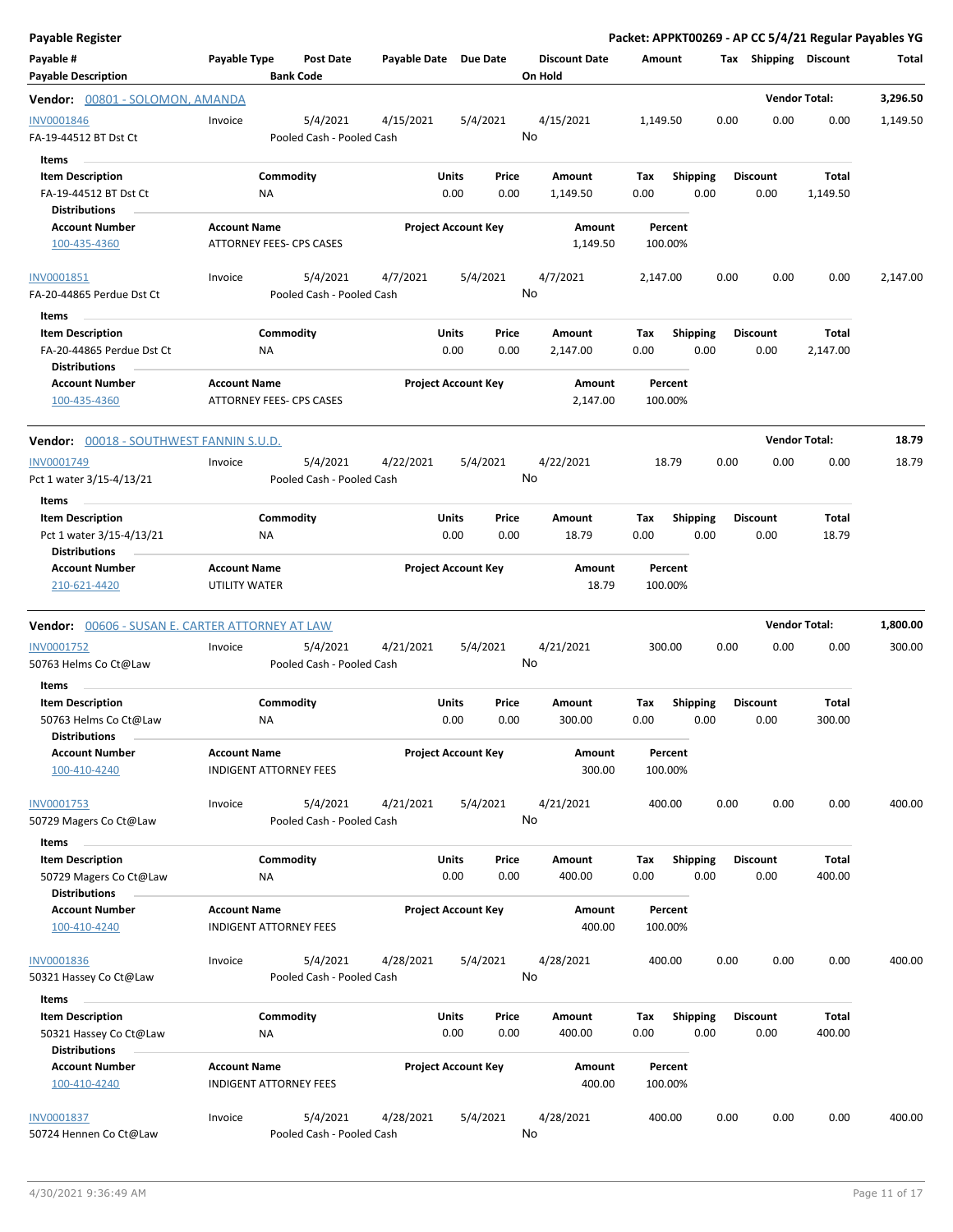| Payable Type<br><b>Post Date</b><br>Payable Date Due Date<br><b>Discount Date</b><br>Tax Shipping Discount<br>Total<br>Amount<br><b>Bank Code</b><br>On Hold<br>Items<br>Commodity<br>Units<br>Price<br>Shipping<br><b>Discount</b><br><b>Item Description</b><br>Amount<br>Tax<br>Total<br>50724 Hennen Co Ct@Law<br>0.00<br>0.00<br>400.00<br>0.00<br>0.00<br>0.00<br>400.00<br>ΝA<br><b>Distributions</b><br><b>Account Number</b><br><b>Account Name</b><br><b>Project Account Key</b><br>Amount<br>Percent<br>100-410-4240<br><b>INDIGENT ATTORNEY FEES</b><br>400.00<br>100.00%<br>5/4/2021<br>5/4/2021<br>4/28/2021<br>0.00<br>300.00<br>Invoice<br>4/28/2021<br>300.00<br>0.00<br>0.00<br>No<br>Pooled Cash - Pooled Cash<br>Items<br><b>Item Description</b><br>Commodity<br>Units<br><b>Shipping</b><br><b>Discount</b><br>Price<br>Amount<br>Tax<br>Total<br>50539 Jeffreys Co Ct@Law<br>0.00<br>0.00<br>300.00<br>0.00<br>0.00<br>0.00<br>300.00<br>ΝA<br><b>Distributions</b><br><b>Account Number</b><br><b>Account Name</b><br><b>Project Account Key</b><br>Amount<br>Percent<br><b>INDIGENT ATTORNEY FEES</b><br>300.00<br>100.00%<br>100-410-4240<br><b>Vendor Total:</b><br>35.00<br><b>Vendor: 00297 - TEXAS A&amp;M AGRILIFE EXT. SVC</b><br>5/4/2021<br>4/28/2021<br>5/4/2021<br>4/28/2021<br>17.50<br>0.00<br>0.00<br>0.00<br>Invoice<br>No<br>C. Maxwell 4-H Workshop registration<br>Pooled Cash - Pooled Cash<br>Items<br>Commodity<br>Units<br><b>Shipping</b><br><b>Discount</b><br><b>Item Description</b><br>Price<br>Amount<br>Tax<br>Total<br>0.00<br>0.00<br>0.00<br>0.00<br>17.50<br>NA<br>17.50<br>0.00<br>C. Maxwell 4-H Workshop registration<br><b>Distributions</b><br><b>Account Name</b><br><b>Project Account Key</b><br><b>Account Number</b><br>Amount<br>Percent<br>IN/OUT CO.TRAVEL/TRAINING-AG.<br>17.50<br>100.00%<br>100-665-4270<br>4/28/2021<br>5/4/2021<br>4/28/2021<br>5/4/2021<br>17.50<br>0.00<br>0.00<br>0.00<br>17.50<br>Invoice<br>No<br>J. Richards 4-H Workshop registration<br>Pooled Cash - Pooled Cash<br>Items<br>Commodity<br>Units<br><b>Shipping</b><br><b>Discount</b><br>Total<br><b>Item Description</b><br>Price<br>Amount<br>Tax<br>0.00<br>0.00<br>17.50<br>0.00<br>0.00<br>0.00<br>17.50<br>NA<br>J. Richards 4-H Workshop registration<br><b>Distributions</b><br><b>Project Account Key</b><br><b>Account Number</b><br><b>Account Name</b><br>Amount<br>Percent<br>100-665-4290<br>IN/OUT CO.TRAVEL/TRAINING-4-H<br>17.50<br>100.00%<br><b>Vendor Total:</b><br>50.00<br><b>Vendor: 00344 - TEXAS STATE UNIVERSITY</b><br>5/4/2021<br>4/27/2021<br>5/4/2021<br>4/27/2021<br>50.00<br>0.00<br>0.00<br>0.00<br>50.00<br>Invoice<br>No<br>JP3 S Dennis Online Court Personnel<br>Pooled Cash - Pooled Cash<br>Items<br>Commodity<br>Units<br>Price<br><b>Shipping</b><br><b>Discount</b><br>Total<br><b>Item Description</b><br>Amount<br>Tax<br>0.00<br>0.00<br>50.00<br>JP3 S Dennis Online Court Personnel<br>0.00<br>50.00<br>0.00<br>0.00<br>ΝA<br><b>Distributions</b><br><b>Account Name</b><br><b>Project Account Key</b><br><b>Account Number</b><br>Amount<br>Percent<br>100-457-4270<br>OUT OF COUNTY TRAVEL/TRAINING<br>50.00<br>100.00%<br><b>Vendor Total:</b><br><b>Vendor:</b> 00265 - TEXHOMA LIMESTONE, INC.<br>4/27/2021<br>8380<br>5/4/2021<br>4/27/2021<br>5/4/2021<br>2,759.02<br>0.00<br>0.00<br>0.00<br>2,759.02<br>Invoice<br>No<br>Pct 1 Rock & Gravel-hauling 4/19-24/21<br>Pooled Cash - Pooled Cash<br>Items<br>Commodity<br>Units<br>Total<br><b>Item Description</b><br>Price<br>Amount<br>Tax<br><b>Shipping</b><br><b>Discount</b><br>Pct 1 Rock & Gravel-hauling 4/19-24/21<br>0.00<br>0.00<br>0.00<br>0.00<br>2,759.02<br>ΝA<br>2,759.02<br>0.00<br><b>Distributions</b><br><b>Account Name</b><br><b>Project Account Key</b><br><b>Account Number</b><br>Amount<br>Percent<br>210-621-3410<br>2,759.02<br>R&B MAT. ROCK & GRAVEL<br>100.00%<br>5/4/2021<br>4/27/2021<br>5/4/2021<br>4/27/2021<br>0.00<br>8383<br>Invoice<br>316.12<br>0.00<br>0.00 | <b>Payable Register</b>                |  |  |  |    |  |  | Packet: APPKT00269 - AP CC 5/4/21 Regular Payables YG |  |
|------------------------------------------------------------------------------------------------------------------------------------------------------------------------------------------------------------------------------------------------------------------------------------------------------------------------------------------------------------------------------------------------------------------------------------------------------------------------------------------------------------------------------------------------------------------------------------------------------------------------------------------------------------------------------------------------------------------------------------------------------------------------------------------------------------------------------------------------------------------------------------------------------------------------------------------------------------------------------------------------------------------------------------------------------------------------------------------------------------------------------------------------------------------------------------------------------------------------------------------------------------------------------------------------------------------------------------------------------------------------------------------------------------------------------------------------------------------------------------------------------------------------------------------------------------------------------------------------------------------------------------------------------------------------------------------------------------------------------------------------------------------------------------------------------------------------------------------------------------------------------------------------------------------------------------------------------------------------------------------------------------------------------------------------------------------------------------------------------------------------------------------------------------------------------------------------------------------------------------------------------------------------------------------------------------------------------------------------------------------------------------------------------------------------------------------------------------------------------------------------------------------------------------------------------------------------------------------------------------------------------------------------------------------------------------------------------------------------------------------------------------------------------------------------------------------------------------------------------------------------------------------------------------------------------------------------------------------------------------------------------------------------------------------------------------------------------------------------------------------------------------------------------------------------------------------------------------------------------------------------------------------------------------------------------------------------------------------------------------------------------------------------------------------------------------------------------------------------------------------------------------------------------------------------------------------------------------------------------------------------------------------------------------------------------------------------------------------------------------------------------------------------------------------------------------------------------------------------------------------------------------------------------------------------------------------------------------------------------------------------------------------------------------------------------------------|----------------------------------------|--|--|--|----|--|--|-------------------------------------------------------|--|
|                                                                                                                                                                                                                                                                                                                                                                                                                                                                                                                                                                                                                                                                                                                                                                                                                                                                                                                                                                                                                                                                                                                                                                                                                                                                                                                                                                                                                                                                                                                                                                                                                                                                                                                                                                                                                                                                                                                                                                                                                                                                                                                                                                                                                                                                                                                                                                                                                                                                                                                                                                                                                                                                                                                                                                                                                                                                                                                                                                                                                                                                                                                                                                                                                                                                                                                                                                                                                                                                                                                                                                                                                                                                                                                                                                                                                                                                                                                                                                                                                                                                  | Payable #                              |  |  |  |    |  |  |                                                       |  |
|                                                                                                                                                                                                                                                                                                                                                                                                                                                                                                                                                                                                                                                                                                                                                                                                                                                                                                                                                                                                                                                                                                                                                                                                                                                                                                                                                                                                                                                                                                                                                                                                                                                                                                                                                                                                                                                                                                                                                                                                                                                                                                                                                                                                                                                                                                                                                                                                                                                                                                                                                                                                                                                                                                                                                                                                                                                                                                                                                                                                                                                                                                                                                                                                                                                                                                                                                                                                                                                                                                                                                                                                                                                                                                                                                                                                                                                                                                                                                                                                                                                                  | <b>Payable Description</b>             |  |  |  |    |  |  |                                                       |  |
| 17.50<br>3,075.14<br>316.12                                                                                                                                                                                                                                                                                                                                                                                                                                                                                                                                                                                                                                                                                                                                                                                                                                                                                                                                                                                                                                                                                                                                                                                                                                                                                                                                                                                                                                                                                                                                                                                                                                                                                                                                                                                                                                                                                                                                                                                                                                                                                                                                                                                                                                                                                                                                                                                                                                                                                                                                                                                                                                                                                                                                                                                                                                                                                                                                                                                                                                                                                                                                                                                                                                                                                                                                                                                                                                                                                                                                                                                                                                                                                                                                                                                                                                                                                                                                                                                                                                      |                                        |  |  |  |    |  |  |                                                       |  |
|                                                                                                                                                                                                                                                                                                                                                                                                                                                                                                                                                                                                                                                                                                                                                                                                                                                                                                                                                                                                                                                                                                                                                                                                                                                                                                                                                                                                                                                                                                                                                                                                                                                                                                                                                                                                                                                                                                                                                                                                                                                                                                                                                                                                                                                                                                                                                                                                                                                                                                                                                                                                                                                                                                                                                                                                                                                                                                                                                                                                                                                                                                                                                                                                                                                                                                                                                                                                                                                                                                                                                                                                                                                                                                                                                                                                                                                                                                                                                                                                                                                                  |                                        |  |  |  |    |  |  |                                                       |  |
|                                                                                                                                                                                                                                                                                                                                                                                                                                                                                                                                                                                                                                                                                                                                                                                                                                                                                                                                                                                                                                                                                                                                                                                                                                                                                                                                                                                                                                                                                                                                                                                                                                                                                                                                                                                                                                                                                                                                                                                                                                                                                                                                                                                                                                                                                                                                                                                                                                                                                                                                                                                                                                                                                                                                                                                                                                                                                                                                                                                                                                                                                                                                                                                                                                                                                                                                                                                                                                                                                                                                                                                                                                                                                                                                                                                                                                                                                                                                                                                                                                                                  |                                        |  |  |  |    |  |  |                                                       |  |
|                                                                                                                                                                                                                                                                                                                                                                                                                                                                                                                                                                                                                                                                                                                                                                                                                                                                                                                                                                                                                                                                                                                                                                                                                                                                                                                                                                                                                                                                                                                                                                                                                                                                                                                                                                                                                                                                                                                                                                                                                                                                                                                                                                                                                                                                                                                                                                                                                                                                                                                                                                                                                                                                                                                                                                                                                                                                                                                                                                                                                                                                                                                                                                                                                                                                                                                                                                                                                                                                                                                                                                                                                                                                                                                                                                                                                                                                                                                                                                                                                                                                  |                                        |  |  |  |    |  |  |                                                       |  |
|                                                                                                                                                                                                                                                                                                                                                                                                                                                                                                                                                                                                                                                                                                                                                                                                                                                                                                                                                                                                                                                                                                                                                                                                                                                                                                                                                                                                                                                                                                                                                                                                                                                                                                                                                                                                                                                                                                                                                                                                                                                                                                                                                                                                                                                                                                                                                                                                                                                                                                                                                                                                                                                                                                                                                                                                                                                                                                                                                                                                                                                                                                                                                                                                                                                                                                                                                                                                                                                                                                                                                                                                                                                                                                                                                                                                                                                                                                                                                                                                                                                                  |                                        |  |  |  |    |  |  |                                                       |  |
|                                                                                                                                                                                                                                                                                                                                                                                                                                                                                                                                                                                                                                                                                                                                                                                                                                                                                                                                                                                                                                                                                                                                                                                                                                                                                                                                                                                                                                                                                                                                                                                                                                                                                                                                                                                                                                                                                                                                                                                                                                                                                                                                                                                                                                                                                                                                                                                                                                                                                                                                                                                                                                                                                                                                                                                                                                                                                                                                                                                                                                                                                                                                                                                                                                                                                                                                                                                                                                                                                                                                                                                                                                                                                                                                                                                                                                                                                                                                                                                                                                                                  |                                        |  |  |  |    |  |  |                                                       |  |
|                                                                                                                                                                                                                                                                                                                                                                                                                                                                                                                                                                                                                                                                                                                                                                                                                                                                                                                                                                                                                                                                                                                                                                                                                                                                                                                                                                                                                                                                                                                                                                                                                                                                                                                                                                                                                                                                                                                                                                                                                                                                                                                                                                                                                                                                                                                                                                                                                                                                                                                                                                                                                                                                                                                                                                                                                                                                                                                                                                                                                                                                                                                                                                                                                                                                                                                                                                                                                                                                                                                                                                                                                                                                                                                                                                                                                                                                                                                                                                                                                                                                  | <b>INV0001838</b>                      |  |  |  |    |  |  |                                                       |  |
|                                                                                                                                                                                                                                                                                                                                                                                                                                                                                                                                                                                                                                                                                                                                                                                                                                                                                                                                                                                                                                                                                                                                                                                                                                                                                                                                                                                                                                                                                                                                                                                                                                                                                                                                                                                                                                                                                                                                                                                                                                                                                                                                                                                                                                                                                                                                                                                                                                                                                                                                                                                                                                                                                                                                                                                                                                                                                                                                                                                                                                                                                                                                                                                                                                                                                                                                                                                                                                                                                                                                                                                                                                                                                                                                                                                                                                                                                                                                                                                                                                                                  | 50539 Jeffreys Co Ct@Law               |  |  |  |    |  |  |                                                       |  |
|                                                                                                                                                                                                                                                                                                                                                                                                                                                                                                                                                                                                                                                                                                                                                                                                                                                                                                                                                                                                                                                                                                                                                                                                                                                                                                                                                                                                                                                                                                                                                                                                                                                                                                                                                                                                                                                                                                                                                                                                                                                                                                                                                                                                                                                                                                                                                                                                                                                                                                                                                                                                                                                                                                                                                                                                                                                                                                                                                                                                                                                                                                                                                                                                                                                                                                                                                                                                                                                                                                                                                                                                                                                                                                                                                                                                                                                                                                                                                                                                                                                                  |                                        |  |  |  |    |  |  |                                                       |  |
|                                                                                                                                                                                                                                                                                                                                                                                                                                                                                                                                                                                                                                                                                                                                                                                                                                                                                                                                                                                                                                                                                                                                                                                                                                                                                                                                                                                                                                                                                                                                                                                                                                                                                                                                                                                                                                                                                                                                                                                                                                                                                                                                                                                                                                                                                                                                                                                                                                                                                                                                                                                                                                                                                                                                                                                                                                                                                                                                                                                                                                                                                                                                                                                                                                                                                                                                                                                                                                                                                                                                                                                                                                                                                                                                                                                                                                                                                                                                                                                                                                                                  |                                        |  |  |  |    |  |  |                                                       |  |
|                                                                                                                                                                                                                                                                                                                                                                                                                                                                                                                                                                                                                                                                                                                                                                                                                                                                                                                                                                                                                                                                                                                                                                                                                                                                                                                                                                                                                                                                                                                                                                                                                                                                                                                                                                                                                                                                                                                                                                                                                                                                                                                                                                                                                                                                                                                                                                                                                                                                                                                                                                                                                                                                                                                                                                                                                                                                                                                                                                                                                                                                                                                                                                                                                                                                                                                                                                                                                                                                                                                                                                                                                                                                                                                                                                                                                                                                                                                                                                                                                                                                  |                                        |  |  |  |    |  |  |                                                       |  |
|                                                                                                                                                                                                                                                                                                                                                                                                                                                                                                                                                                                                                                                                                                                                                                                                                                                                                                                                                                                                                                                                                                                                                                                                                                                                                                                                                                                                                                                                                                                                                                                                                                                                                                                                                                                                                                                                                                                                                                                                                                                                                                                                                                                                                                                                                                                                                                                                                                                                                                                                                                                                                                                                                                                                                                                                                                                                                                                                                                                                                                                                                                                                                                                                                                                                                                                                                                                                                                                                                                                                                                                                                                                                                                                                                                                                                                                                                                                                                                                                                                                                  |                                        |  |  |  |    |  |  |                                                       |  |
|                                                                                                                                                                                                                                                                                                                                                                                                                                                                                                                                                                                                                                                                                                                                                                                                                                                                                                                                                                                                                                                                                                                                                                                                                                                                                                                                                                                                                                                                                                                                                                                                                                                                                                                                                                                                                                                                                                                                                                                                                                                                                                                                                                                                                                                                                                                                                                                                                                                                                                                                                                                                                                                                                                                                                                                                                                                                                                                                                                                                                                                                                                                                                                                                                                                                                                                                                                                                                                                                                                                                                                                                                                                                                                                                                                                                                                                                                                                                                                                                                                                                  |                                        |  |  |  |    |  |  |                                                       |  |
|                                                                                                                                                                                                                                                                                                                                                                                                                                                                                                                                                                                                                                                                                                                                                                                                                                                                                                                                                                                                                                                                                                                                                                                                                                                                                                                                                                                                                                                                                                                                                                                                                                                                                                                                                                                                                                                                                                                                                                                                                                                                                                                                                                                                                                                                                                                                                                                                                                                                                                                                                                                                                                                                                                                                                                                                                                                                                                                                                                                                                                                                                                                                                                                                                                                                                                                                                                                                                                                                                                                                                                                                                                                                                                                                                                                                                                                                                                                                                                                                                                                                  |                                        |  |  |  |    |  |  |                                                       |  |
|                                                                                                                                                                                                                                                                                                                                                                                                                                                                                                                                                                                                                                                                                                                                                                                                                                                                                                                                                                                                                                                                                                                                                                                                                                                                                                                                                                                                                                                                                                                                                                                                                                                                                                                                                                                                                                                                                                                                                                                                                                                                                                                                                                                                                                                                                                                                                                                                                                                                                                                                                                                                                                                                                                                                                                                                                                                                                                                                                                                                                                                                                                                                                                                                                                                                                                                                                                                                                                                                                                                                                                                                                                                                                                                                                                                                                                                                                                                                                                                                                                                                  |                                        |  |  |  |    |  |  |                                                       |  |
|                                                                                                                                                                                                                                                                                                                                                                                                                                                                                                                                                                                                                                                                                                                                                                                                                                                                                                                                                                                                                                                                                                                                                                                                                                                                                                                                                                                                                                                                                                                                                                                                                                                                                                                                                                                                                                                                                                                                                                                                                                                                                                                                                                                                                                                                                                                                                                                                                                                                                                                                                                                                                                                                                                                                                                                                                                                                                                                                                                                                                                                                                                                                                                                                                                                                                                                                                                                                                                                                                                                                                                                                                                                                                                                                                                                                                                                                                                                                                                                                                                                                  | 146727                                 |  |  |  |    |  |  |                                                       |  |
|                                                                                                                                                                                                                                                                                                                                                                                                                                                                                                                                                                                                                                                                                                                                                                                                                                                                                                                                                                                                                                                                                                                                                                                                                                                                                                                                                                                                                                                                                                                                                                                                                                                                                                                                                                                                                                                                                                                                                                                                                                                                                                                                                                                                                                                                                                                                                                                                                                                                                                                                                                                                                                                                                                                                                                                                                                                                                                                                                                                                                                                                                                                                                                                                                                                                                                                                                                                                                                                                                                                                                                                                                                                                                                                                                                                                                                                                                                                                                                                                                                                                  |                                        |  |  |  |    |  |  |                                                       |  |
|                                                                                                                                                                                                                                                                                                                                                                                                                                                                                                                                                                                                                                                                                                                                                                                                                                                                                                                                                                                                                                                                                                                                                                                                                                                                                                                                                                                                                                                                                                                                                                                                                                                                                                                                                                                                                                                                                                                                                                                                                                                                                                                                                                                                                                                                                                                                                                                                                                                                                                                                                                                                                                                                                                                                                                                                                                                                                                                                                                                                                                                                                                                                                                                                                                                                                                                                                                                                                                                                                                                                                                                                                                                                                                                                                                                                                                                                                                                                                                                                                                                                  |                                        |  |  |  |    |  |  |                                                       |  |
|                                                                                                                                                                                                                                                                                                                                                                                                                                                                                                                                                                                                                                                                                                                                                                                                                                                                                                                                                                                                                                                                                                                                                                                                                                                                                                                                                                                                                                                                                                                                                                                                                                                                                                                                                                                                                                                                                                                                                                                                                                                                                                                                                                                                                                                                                                                                                                                                                                                                                                                                                                                                                                                                                                                                                                                                                                                                                                                                                                                                                                                                                                                                                                                                                                                                                                                                                                                                                                                                                                                                                                                                                                                                                                                                                                                                                                                                                                                                                                                                                                                                  |                                        |  |  |  |    |  |  |                                                       |  |
|                                                                                                                                                                                                                                                                                                                                                                                                                                                                                                                                                                                                                                                                                                                                                                                                                                                                                                                                                                                                                                                                                                                                                                                                                                                                                                                                                                                                                                                                                                                                                                                                                                                                                                                                                                                                                                                                                                                                                                                                                                                                                                                                                                                                                                                                                                                                                                                                                                                                                                                                                                                                                                                                                                                                                                                                                                                                                                                                                                                                                                                                                                                                                                                                                                                                                                                                                                                                                                                                                                                                                                                                                                                                                                                                                                                                                                                                                                                                                                                                                                                                  |                                        |  |  |  |    |  |  |                                                       |  |
|                                                                                                                                                                                                                                                                                                                                                                                                                                                                                                                                                                                                                                                                                                                                                                                                                                                                                                                                                                                                                                                                                                                                                                                                                                                                                                                                                                                                                                                                                                                                                                                                                                                                                                                                                                                                                                                                                                                                                                                                                                                                                                                                                                                                                                                                                                                                                                                                                                                                                                                                                                                                                                                                                                                                                                                                                                                                                                                                                                                                                                                                                                                                                                                                                                                                                                                                                                                                                                                                                                                                                                                                                                                                                                                                                                                                                                                                                                                                                                                                                                                                  |                                        |  |  |  |    |  |  |                                                       |  |
|                                                                                                                                                                                                                                                                                                                                                                                                                                                                                                                                                                                                                                                                                                                                                                                                                                                                                                                                                                                                                                                                                                                                                                                                                                                                                                                                                                                                                                                                                                                                                                                                                                                                                                                                                                                                                                                                                                                                                                                                                                                                                                                                                                                                                                                                                                                                                                                                                                                                                                                                                                                                                                                                                                                                                                                                                                                                                                                                                                                                                                                                                                                                                                                                                                                                                                                                                                                                                                                                                                                                                                                                                                                                                                                                                                                                                                                                                                                                                                                                                                                                  |                                        |  |  |  |    |  |  |                                                       |  |
|                                                                                                                                                                                                                                                                                                                                                                                                                                                                                                                                                                                                                                                                                                                                                                                                                                                                                                                                                                                                                                                                                                                                                                                                                                                                                                                                                                                                                                                                                                                                                                                                                                                                                                                                                                                                                                                                                                                                                                                                                                                                                                                                                                                                                                                                                                                                                                                                                                                                                                                                                                                                                                                                                                                                                                                                                                                                                                                                                                                                                                                                                                                                                                                                                                                                                                                                                                                                                                                                                                                                                                                                                                                                                                                                                                                                                                                                                                                                                                                                                                                                  |                                        |  |  |  |    |  |  |                                                       |  |
|                                                                                                                                                                                                                                                                                                                                                                                                                                                                                                                                                                                                                                                                                                                                                                                                                                                                                                                                                                                                                                                                                                                                                                                                                                                                                                                                                                                                                                                                                                                                                                                                                                                                                                                                                                                                                                                                                                                                                                                                                                                                                                                                                                                                                                                                                                                                                                                                                                                                                                                                                                                                                                                                                                                                                                                                                                                                                                                                                                                                                                                                                                                                                                                                                                                                                                                                                                                                                                                                                                                                                                                                                                                                                                                                                                                                                                                                                                                                                                                                                                                                  | 146740                                 |  |  |  |    |  |  |                                                       |  |
|                                                                                                                                                                                                                                                                                                                                                                                                                                                                                                                                                                                                                                                                                                                                                                                                                                                                                                                                                                                                                                                                                                                                                                                                                                                                                                                                                                                                                                                                                                                                                                                                                                                                                                                                                                                                                                                                                                                                                                                                                                                                                                                                                                                                                                                                                                                                                                                                                                                                                                                                                                                                                                                                                                                                                                                                                                                                                                                                                                                                                                                                                                                                                                                                                                                                                                                                                                                                                                                                                                                                                                                                                                                                                                                                                                                                                                                                                                                                                                                                                                                                  |                                        |  |  |  |    |  |  |                                                       |  |
|                                                                                                                                                                                                                                                                                                                                                                                                                                                                                                                                                                                                                                                                                                                                                                                                                                                                                                                                                                                                                                                                                                                                                                                                                                                                                                                                                                                                                                                                                                                                                                                                                                                                                                                                                                                                                                                                                                                                                                                                                                                                                                                                                                                                                                                                                                                                                                                                                                                                                                                                                                                                                                                                                                                                                                                                                                                                                                                                                                                                                                                                                                                                                                                                                                                                                                                                                                                                                                                                                                                                                                                                                                                                                                                                                                                                                                                                                                                                                                                                                                                                  |                                        |  |  |  |    |  |  |                                                       |  |
|                                                                                                                                                                                                                                                                                                                                                                                                                                                                                                                                                                                                                                                                                                                                                                                                                                                                                                                                                                                                                                                                                                                                                                                                                                                                                                                                                                                                                                                                                                                                                                                                                                                                                                                                                                                                                                                                                                                                                                                                                                                                                                                                                                                                                                                                                                                                                                                                                                                                                                                                                                                                                                                                                                                                                                                                                                                                                                                                                                                                                                                                                                                                                                                                                                                                                                                                                                                                                                                                                                                                                                                                                                                                                                                                                                                                                                                                                                                                                                                                                                                                  |                                        |  |  |  |    |  |  |                                                       |  |
|                                                                                                                                                                                                                                                                                                                                                                                                                                                                                                                                                                                                                                                                                                                                                                                                                                                                                                                                                                                                                                                                                                                                                                                                                                                                                                                                                                                                                                                                                                                                                                                                                                                                                                                                                                                                                                                                                                                                                                                                                                                                                                                                                                                                                                                                                                                                                                                                                                                                                                                                                                                                                                                                                                                                                                                                                                                                                                                                                                                                                                                                                                                                                                                                                                                                                                                                                                                                                                                                                                                                                                                                                                                                                                                                                                                                                                                                                                                                                                                                                                                                  |                                        |  |  |  |    |  |  |                                                       |  |
|                                                                                                                                                                                                                                                                                                                                                                                                                                                                                                                                                                                                                                                                                                                                                                                                                                                                                                                                                                                                                                                                                                                                                                                                                                                                                                                                                                                                                                                                                                                                                                                                                                                                                                                                                                                                                                                                                                                                                                                                                                                                                                                                                                                                                                                                                                                                                                                                                                                                                                                                                                                                                                                                                                                                                                                                                                                                                                                                                                                                                                                                                                                                                                                                                                                                                                                                                                                                                                                                                                                                                                                                                                                                                                                                                                                                                                                                                                                                                                                                                                                                  |                                        |  |  |  |    |  |  |                                                       |  |
|                                                                                                                                                                                                                                                                                                                                                                                                                                                                                                                                                                                                                                                                                                                                                                                                                                                                                                                                                                                                                                                                                                                                                                                                                                                                                                                                                                                                                                                                                                                                                                                                                                                                                                                                                                                                                                                                                                                                                                                                                                                                                                                                                                                                                                                                                                                                                                                                                                                                                                                                                                                                                                                                                                                                                                                                                                                                                                                                                                                                                                                                                                                                                                                                                                                                                                                                                                                                                                                                                                                                                                                                                                                                                                                                                                                                                                                                                                                                                                                                                                                                  |                                        |  |  |  |    |  |  |                                                       |  |
|                                                                                                                                                                                                                                                                                                                                                                                                                                                                                                                                                                                                                                                                                                                                                                                                                                                                                                                                                                                                                                                                                                                                                                                                                                                                                                                                                                                                                                                                                                                                                                                                                                                                                                                                                                                                                                                                                                                                                                                                                                                                                                                                                                                                                                                                                                                                                                                                                                                                                                                                                                                                                                                                                                                                                                                                                                                                                                                                                                                                                                                                                                                                                                                                                                                                                                                                                                                                                                                                                                                                                                                                                                                                                                                                                                                                                                                                                                                                                                                                                                                                  |                                        |  |  |  |    |  |  |                                                       |  |
|                                                                                                                                                                                                                                                                                                                                                                                                                                                                                                                                                                                                                                                                                                                                                                                                                                                                                                                                                                                                                                                                                                                                                                                                                                                                                                                                                                                                                                                                                                                                                                                                                                                                                                                                                                                                                                                                                                                                                                                                                                                                                                                                                                                                                                                                                                                                                                                                                                                                                                                                                                                                                                                                                                                                                                                                                                                                                                                                                                                                                                                                                                                                                                                                                                                                                                                                                                                                                                                                                                                                                                                                                                                                                                                                                                                                                                                                                                                                                                                                                                                                  |                                        |  |  |  |    |  |  |                                                       |  |
|                                                                                                                                                                                                                                                                                                                                                                                                                                                                                                                                                                                                                                                                                                                                                                                                                                                                                                                                                                                                                                                                                                                                                                                                                                                                                                                                                                                                                                                                                                                                                                                                                                                                                                                                                                                                                                                                                                                                                                                                                                                                                                                                                                                                                                                                                                                                                                                                                                                                                                                                                                                                                                                                                                                                                                                                                                                                                                                                                                                                                                                                                                                                                                                                                                                                                                                                                                                                                                                                                                                                                                                                                                                                                                                                                                                                                                                                                                                                                                                                                                                                  | 55834                                  |  |  |  |    |  |  |                                                       |  |
|                                                                                                                                                                                                                                                                                                                                                                                                                                                                                                                                                                                                                                                                                                                                                                                                                                                                                                                                                                                                                                                                                                                                                                                                                                                                                                                                                                                                                                                                                                                                                                                                                                                                                                                                                                                                                                                                                                                                                                                                                                                                                                                                                                                                                                                                                                                                                                                                                                                                                                                                                                                                                                                                                                                                                                                                                                                                                                                                                                                                                                                                                                                                                                                                                                                                                                                                                                                                                                                                                                                                                                                                                                                                                                                                                                                                                                                                                                                                                                                                                                                                  |                                        |  |  |  |    |  |  |                                                       |  |
|                                                                                                                                                                                                                                                                                                                                                                                                                                                                                                                                                                                                                                                                                                                                                                                                                                                                                                                                                                                                                                                                                                                                                                                                                                                                                                                                                                                                                                                                                                                                                                                                                                                                                                                                                                                                                                                                                                                                                                                                                                                                                                                                                                                                                                                                                                                                                                                                                                                                                                                                                                                                                                                                                                                                                                                                                                                                                                                                                                                                                                                                                                                                                                                                                                                                                                                                                                                                                                                                                                                                                                                                                                                                                                                                                                                                                                                                                                                                                                                                                                                                  |                                        |  |  |  |    |  |  |                                                       |  |
|                                                                                                                                                                                                                                                                                                                                                                                                                                                                                                                                                                                                                                                                                                                                                                                                                                                                                                                                                                                                                                                                                                                                                                                                                                                                                                                                                                                                                                                                                                                                                                                                                                                                                                                                                                                                                                                                                                                                                                                                                                                                                                                                                                                                                                                                                                                                                                                                                                                                                                                                                                                                                                                                                                                                                                                                                                                                                                                                                                                                                                                                                                                                                                                                                                                                                                                                                                                                                                                                                                                                                                                                                                                                                                                                                                                                                                                                                                                                                                                                                                                                  |                                        |  |  |  |    |  |  |                                                       |  |
|                                                                                                                                                                                                                                                                                                                                                                                                                                                                                                                                                                                                                                                                                                                                                                                                                                                                                                                                                                                                                                                                                                                                                                                                                                                                                                                                                                                                                                                                                                                                                                                                                                                                                                                                                                                                                                                                                                                                                                                                                                                                                                                                                                                                                                                                                                                                                                                                                                                                                                                                                                                                                                                                                                                                                                                                                                                                                                                                                                                                                                                                                                                                                                                                                                                                                                                                                                                                                                                                                                                                                                                                                                                                                                                                                                                                                                                                                                                                                                                                                                                                  |                                        |  |  |  |    |  |  |                                                       |  |
|                                                                                                                                                                                                                                                                                                                                                                                                                                                                                                                                                                                                                                                                                                                                                                                                                                                                                                                                                                                                                                                                                                                                                                                                                                                                                                                                                                                                                                                                                                                                                                                                                                                                                                                                                                                                                                                                                                                                                                                                                                                                                                                                                                                                                                                                                                                                                                                                                                                                                                                                                                                                                                                                                                                                                                                                                                                                                                                                                                                                                                                                                                                                                                                                                                                                                                                                                                                                                                                                                                                                                                                                                                                                                                                                                                                                                                                                                                                                                                                                                                                                  |                                        |  |  |  |    |  |  |                                                       |  |
|                                                                                                                                                                                                                                                                                                                                                                                                                                                                                                                                                                                                                                                                                                                                                                                                                                                                                                                                                                                                                                                                                                                                                                                                                                                                                                                                                                                                                                                                                                                                                                                                                                                                                                                                                                                                                                                                                                                                                                                                                                                                                                                                                                                                                                                                                                                                                                                                                                                                                                                                                                                                                                                                                                                                                                                                                                                                                                                                                                                                                                                                                                                                                                                                                                                                                                                                                                                                                                                                                                                                                                                                                                                                                                                                                                                                                                                                                                                                                                                                                                                                  |                                        |  |  |  |    |  |  |                                                       |  |
|                                                                                                                                                                                                                                                                                                                                                                                                                                                                                                                                                                                                                                                                                                                                                                                                                                                                                                                                                                                                                                                                                                                                                                                                                                                                                                                                                                                                                                                                                                                                                                                                                                                                                                                                                                                                                                                                                                                                                                                                                                                                                                                                                                                                                                                                                                                                                                                                                                                                                                                                                                                                                                                                                                                                                                                                                                                                                                                                                                                                                                                                                                                                                                                                                                                                                                                                                                                                                                                                                                                                                                                                                                                                                                                                                                                                                                                                                                                                                                                                                                                                  |                                        |  |  |  |    |  |  |                                                       |  |
|                                                                                                                                                                                                                                                                                                                                                                                                                                                                                                                                                                                                                                                                                                                                                                                                                                                                                                                                                                                                                                                                                                                                                                                                                                                                                                                                                                                                                                                                                                                                                                                                                                                                                                                                                                                                                                                                                                                                                                                                                                                                                                                                                                                                                                                                                                                                                                                                                                                                                                                                                                                                                                                                                                                                                                                                                                                                                                                                                                                                                                                                                                                                                                                                                                                                                                                                                                                                                                                                                                                                                                                                                                                                                                                                                                                                                                                                                                                                                                                                                                                                  |                                        |  |  |  |    |  |  |                                                       |  |
|                                                                                                                                                                                                                                                                                                                                                                                                                                                                                                                                                                                                                                                                                                                                                                                                                                                                                                                                                                                                                                                                                                                                                                                                                                                                                                                                                                                                                                                                                                                                                                                                                                                                                                                                                                                                                                                                                                                                                                                                                                                                                                                                                                                                                                                                                                                                                                                                                                                                                                                                                                                                                                                                                                                                                                                                                                                                                                                                                                                                                                                                                                                                                                                                                                                                                                                                                                                                                                                                                                                                                                                                                                                                                                                                                                                                                                                                                                                                                                                                                                                                  |                                        |  |  |  |    |  |  |                                                       |  |
|                                                                                                                                                                                                                                                                                                                                                                                                                                                                                                                                                                                                                                                                                                                                                                                                                                                                                                                                                                                                                                                                                                                                                                                                                                                                                                                                                                                                                                                                                                                                                                                                                                                                                                                                                                                                                                                                                                                                                                                                                                                                                                                                                                                                                                                                                                                                                                                                                                                                                                                                                                                                                                                                                                                                                                                                                                                                                                                                                                                                                                                                                                                                                                                                                                                                                                                                                                                                                                                                                                                                                                                                                                                                                                                                                                                                                                                                                                                                                                                                                                                                  |                                        |  |  |  |    |  |  |                                                       |  |
|                                                                                                                                                                                                                                                                                                                                                                                                                                                                                                                                                                                                                                                                                                                                                                                                                                                                                                                                                                                                                                                                                                                                                                                                                                                                                                                                                                                                                                                                                                                                                                                                                                                                                                                                                                                                                                                                                                                                                                                                                                                                                                                                                                                                                                                                                                                                                                                                                                                                                                                                                                                                                                                                                                                                                                                                                                                                                                                                                                                                                                                                                                                                                                                                                                                                                                                                                                                                                                                                                                                                                                                                                                                                                                                                                                                                                                                                                                                                                                                                                                                                  |                                        |  |  |  |    |  |  |                                                       |  |
|                                                                                                                                                                                                                                                                                                                                                                                                                                                                                                                                                                                                                                                                                                                                                                                                                                                                                                                                                                                                                                                                                                                                                                                                                                                                                                                                                                                                                                                                                                                                                                                                                                                                                                                                                                                                                                                                                                                                                                                                                                                                                                                                                                                                                                                                                                                                                                                                                                                                                                                                                                                                                                                                                                                                                                                                                                                                                                                                                                                                                                                                                                                                                                                                                                                                                                                                                                                                                                                                                                                                                                                                                                                                                                                                                                                                                                                                                                                                                                                                                                                                  |                                        |  |  |  |    |  |  |                                                       |  |
|                                                                                                                                                                                                                                                                                                                                                                                                                                                                                                                                                                                                                                                                                                                                                                                                                                                                                                                                                                                                                                                                                                                                                                                                                                                                                                                                                                                                                                                                                                                                                                                                                                                                                                                                                                                                                                                                                                                                                                                                                                                                                                                                                                                                                                                                                                                                                                                                                                                                                                                                                                                                                                                                                                                                                                                                                                                                                                                                                                                                                                                                                                                                                                                                                                                                                                                                                                                                                                                                                                                                                                                                                                                                                                                                                                                                                                                                                                                                                                                                                                                                  |                                        |  |  |  |    |  |  |                                                       |  |
|                                                                                                                                                                                                                                                                                                                                                                                                                                                                                                                                                                                                                                                                                                                                                                                                                                                                                                                                                                                                                                                                                                                                                                                                                                                                                                                                                                                                                                                                                                                                                                                                                                                                                                                                                                                                                                                                                                                                                                                                                                                                                                                                                                                                                                                                                                                                                                                                                                                                                                                                                                                                                                                                                                                                                                                                                                                                                                                                                                                                                                                                                                                                                                                                                                                                                                                                                                                                                                                                                                                                                                                                                                                                                                                                                                                                                                                                                                                                                                                                                                                                  |                                        |  |  |  |    |  |  |                                                       |  |
|                                                                                                                                                                                                                                                                                                                                                                                                                                                                                                                                                                                                                                                                                                                                                                                                                                                                                                                                                                                                                                                                                                                                                                                                                                                                                                                                                                                                                                                                                                                                                                                                                                                                                                                                                                                                                                                                                                                                                                                                                                                                                                                                                                                                                                                                                                                                                                                                                                                                                                                                                                                                                                                                                                                                                                                                                                                                                                                                                                                                                                                                                                                                                                                                                                                                                                                                                                                                                                                                                                                                                                                                                                                                                                                                                                                                                                                                                                                                                                                                                                                                  |                                        |  |  |  |    |  |  |                                                       |  |
|                                                                                                                                                                                                                                                                                                                                                                                                                                                                                                                                                                                                                                                                                                                                                                                                                                                                                                                                                                                                                                                                                                                                                                                                                                                                                                                                                                                                                                                                                                                                                                                                                                                                                                                                                                                                                                                                                                                                                                                                                                                                                                                                                                                                                                                                                                                                                                                                                                                                                                                                                                                                                                                                                                                                                                                                                                                                                                                                                                                                                                                                                                                                                                                                                                                                                                                                                                                                                                                                                                                                                                                                                                                                                                                                                                                                                                                                                                                                                                                                                                                                  |                                        |  |  |  |    |  |  |                                                       |  |
| Pooled Cash - Pooled Cash                                                                                                                                                                                                                                                                                                                                                                                                                                                                                                                                                                                                                                                                                                                                                                                                                                                                                                                                                                                                                                                                                                                                                                                                                                                                                                                                                                                                                                                                                                                                                                                                                                                                                                                                                                                                                                                                                                                                                                                                                                                                                                                                                                                                                                                                                                                                                                                                                                                                                                                                                                                                                                                                                                                                                                                                                                                                                                                                                                                                                                                                                                                                                                                                                                                                                                                                                                                                                                                                                                                                                                                                                                                                                                                                                                                                                                                                                                                                                                                                                                        | Pct 3 Rock & Gravel-hauling 4/19-24/21 |  |  |  | No |  |  |                                                       |  |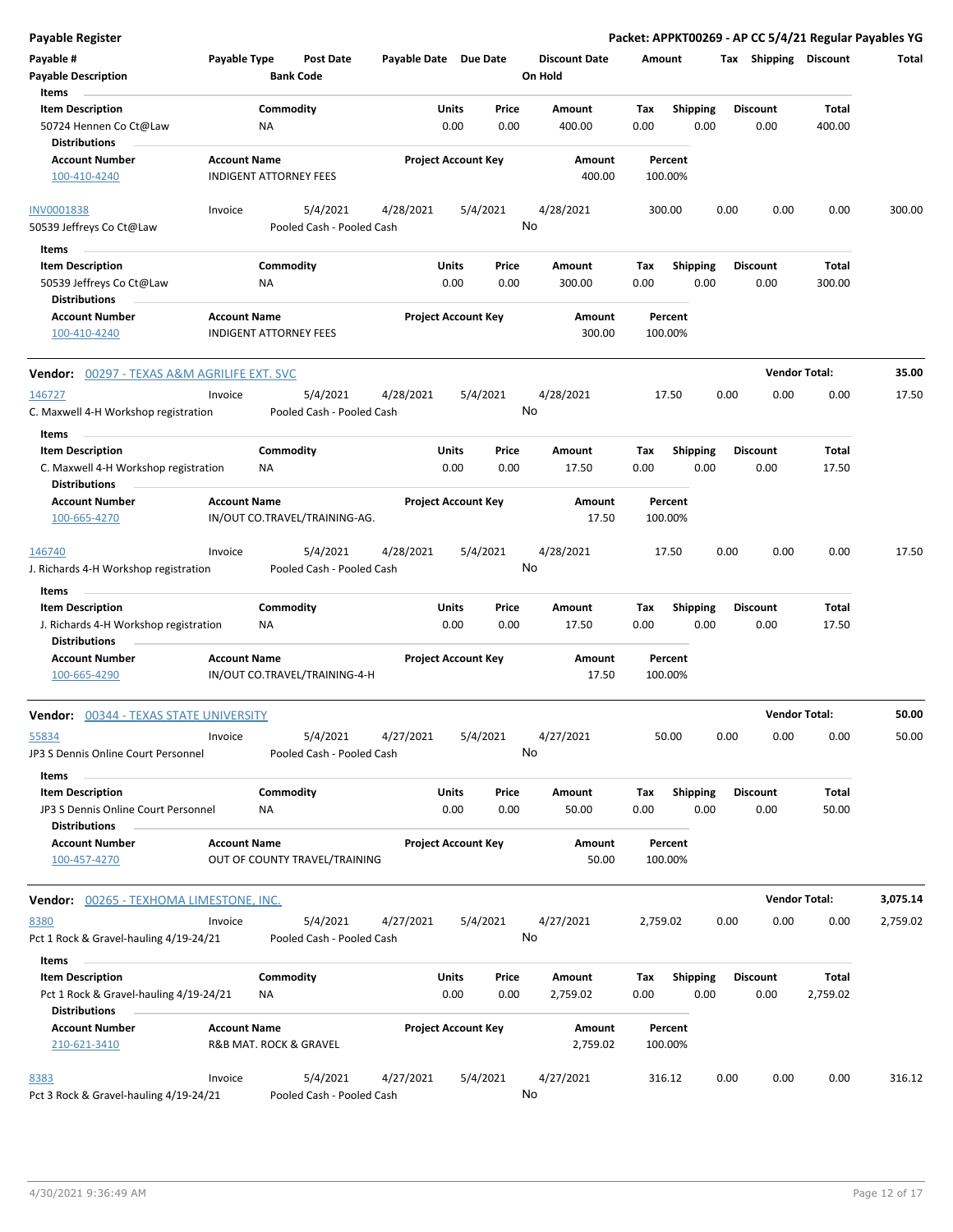| <b>Payable Register</b>                                         |                           |           |                               |                       |                            |          |                                 |           |                 |      |                 |                       | Packet: APPKT00269 - AP CC 5/4/21 Regular Payables YG |
|-----------------------------------------------------------------|---------------------------|-----------|-------------------------------|-----------------------|----------------------------|----------|---------------------------------|-----------|-----------------|------|-----------------|-----------------------|-------------------------------------------------------|
| Payable #<br><b>Payable Description</b>                         | Payable Type              |           | Post Date<br><b>Bank Code</b> | Payable Date Due Date |                            |          | <b>Discount Date</b><br>On Hold | Amount    |                 |      |                 | Tax Shipping Discount | Total                                                 |
| Items                                                           |                           |           |                               |                       |                            |          |                                 |           |                 |      |                 |                       |                                                       |
| <b>Item Description</b>                                         |                           | Commodity |                               |                       | Units                      | Price    | Amount                          | Tax       | <b>Shipping</b> |      | <b>Discount</b> | Total                 |                                                       |
| Pct 3 Rock & Gravel-hauling 4/19-24/21<br><b>Distributions</b>  |                           | NA        |                               |                       | 0.00                       | 0.00     | 316.12                          | 0.00      | 0.00            |      | 0.00            | 316.12                |                                                       |
| <b>Account Number</b>                                           | <b>Account Name</b>       |           |                               |                       | <b>Project Account Key</b> |          | Amount                          |           | Percent         |      |                 |                       |                                                       |
| 230-623-3410                                                    |                           |           | R&B MAT. ROCK & GRAVEL        |                       |                            |          | 316.12                          |           | 100.00%         |      |                 |                       |                                                       |
| Vendor: 00467 - TEXOMACARE                                      |                           |           |                               |                       |                            |          |                                 |           |                 |      |                 | <b>Vendor Total:</b>  | 206.00                                                |
| <b>INV0001748</b>                                               | Invoice                   |           | 5/4/2021                      | 4/22/2021             |                            | 5/4/2021 | 4/22/2021                       |           | 206.00          | 0.00 | 0.00            | 0.00                  | 206.00                                                |
| #687471 & #52644 physical & drug screen                         |                           |           | Pooled Cash - Pooled Cash     |                       |                            |          | No                              |           |                 |      |                 |                       |                                                       |
| Items                                                           |                           |           |                               |                       |                            |          |                                 |           |                 |      |                 |                       |                                                       |
| <b>Item Description</b>                                         |                           | Commodity |                               |                       | Units                      | Price    | Amount                          | Tax       | <b>Shipping</b> |      | <b>Discount</b> | Total                 |                                                       |
| #687471 & #52644 physical & drug screen<br><b>Distributions</b> |                           | <b>NA</b> |                               |                       | 0.00                       | 0.00     | 206.00                          | 0.00      | 0.00            |      | 0.00            | 206.00                |                                                       |
| <b>Account Number</b>                                           | <b>Account Name</b>       |           |                               |                       | <b>Project Account Key</b> |          | Amount                          |           | Percent         |      |                 |                       |                                                       |
| 100-560-2500                                                    | <b>EMPLOYEE PHYSICALS</b> |           |                               |                       |                            |          | 206.00                          |           | 100.00%         |      |                 |                       |                                                       |
| <b>Vendor:</b> VEN02334 - Thousand Mile South Construction Inc  |                           |           |                               |                       |                            |          |                                 |           |                 |      |                 | <b>Vendor Total:</b>  | 17,268.00                                             |
| 3482                                                            | Invoice                   |           | 5/4/2021                      | 4/22/2021             |                            | 5/4/2021 | 4/22/2021                       | 17,268.00 |                 | 0.00 | 0.00            | 0.00                  | 17,268.00                                             |
| Courthouse Masonry                                              |                           |           | Pooled Cash - Pooled Cash     |                       |                            |          | No                              |           |                 |      |                 |                       |                                                       |
| Items                                                           |                           |           |                               |                       |                            |          |                                 |           |                 |      |                 |                       |                                                       |
| <b>Item Description</b>                                         |                           | Commodity |                               |                       | Units                      | Price    | Amount                          | Tax       | <b>Shipping</b> |      | <b>Discount</b> | Total                 |                                                       |
| Courthouse Masonry                                              |                           | ΝA        |                               |                       | 0.00                       | 0.00     | 17,268.00                       | 0.00      | 0.00            |      | 0.00            | 17,268.00             |                                                       |
| <b>Distributions</b>                                            |                           |           |                               |                       |                            |          |                                 |           |                 |      |                 |                       |                                                       |
| <b>Account Number</b>                                           | <b>Account Name</b>       |           |                               |                       | <b>Project Account Key</b> |          | Amount                          |           | Percent         |      |                 |                       |                                                       |
| 690-669-1680                                                    | <b>MASONRY AND STONE</b>  |           |                               |                       |                            |          | 17,268.00                       |           | 100.00%         |      |                 |                       |                                                       |
| Vendor: 00578 - TRIANGLE PLASTERING, LTD                        |                           |           |                               |                       |                            |          |                                 |           |                 |      |                 | <b>Vendor Total:</b>  | 46,761.75                                             |
| 42502                                                           | Invoice                   |           | 5/4/2021                      | 4/30/2021             |                            | 5/4/2021 | 4/30/2021                       | 46,761.75 |                 | 0.00 | 0.00            | 0.00                  | 46,761.75                                             |
| Courthouse construction                                         |                           |           | Pooled Cash - Pooled Cash     |                       |                            |          | No                              |           |                 |      |                 |                       |                                                       |
| Items                                                           |                           |           |                               |                       |                            |          |                                 |           |                 |      |                 |                       |                                                       |
| <b>Item Description</b>                                         |                           | Commodity |                               |                       | Units                      | Price    | <b>Amount</b>                   | Тах       | <b>Shipping</b> |      | <b>Discount</b> | Total                 |                                                       |
| Courthouse construction                                         |                           | NA        |                               |                       | 0.00                       | 0.00     | 46,761.75                       | 0.00      | 0.00            |      | 0.00            | 46,761.75             |                                                       |
| Distributions                                                   |                           |           |                               |                       |                            |          |                                 |           |                 |      |                 |                       |                                                       |
| Account Number                                                  | <b>Account Name</b>       |           |                               |                       | <b>Project Account Key</b> |          | Amount                          |           | Percent         |      |                 |                       |                                                       |
| 690-669-1650                                                    | CONSTRUCTION              |           |                               |                       |                            |          | 46,761.75                       |           | 100.00%         |      |                 |                       |                                                       |
| Vendor: VEN02208 - Vaden's Acoustics & Drywall, Inc.            |                           |           |                               |                       |                            |          |                                 |           |                 |      |                 | <b>Vendor Total:</b>  | 30,603.01                                             |
| $\overline{3}$                                                  | Invoice                   |           | 5/4/2021                      | 4/20/2021             |                            | 5/4/2021 | 4/20/2021                       | 30,603.01 |                 | 0.00 | 0.00            | 0.00                  | 30,603.01                                             |
| Courthouse construction                                         |                           |           | Pooled Cash - Pooled Cash     |                       |                            |          | No                              |           |                 |      |                 |                       |                                                       |
| Items                                                           |                           |           |                               |                       |                            |          |                                 |           |                 |      |                 |                       |                                                       |
| <b>Item Description</b>                                         |                           | Commodity |                               |                       | Units                      | Price    | Amount                          | Tax       | <b>Shipping</b> |      | <b>Discount</b> | Total                 |                                                       |
| Courthouse construction                                         |                           | ΝA        |                               |                       | 0.00                       | 0.00     | 30,603.01                       | 0.00      | 0.00            |      | 0.00            | 30,603.01             |                                                       |
| <b>Distributions</b>                                            |                           |           |                               |                       |                            |          |                                 |           |                 |      |                 |                       |                                                       |
| <b>Account Number</b>                                           | <b>Account Name</b>       |           |                               |                       | <b>Project Account Key</b> |          | Amount                          |           | Percent         |      |                 |                       |                                                       |
| 690-669-1650                                                    | <b>CONSTRUCTION</b>       |           |                               |                       |                            |          | 30,603.01                       |           | 100.00%         |      |                 |                       |                                                       |
| Vendor: 00127 - VERIZON WIRELESS                                |                           |           |                               |                       |                            |          |                                 |           |                 |      |                 | <b>Vendor Total:</b>  | 784.61                                                |
| 9877342055                                                      | Invoice                   |           | 5/4/2021                      | 4/10/2021             |                            | 5/4/2021 | 4/10/2021                       |           | 784.61          | 0.00 | 0.00            | 0.00                  | 784.61                                                |
| Verizon internet 3/11-4/10/21                                   |                           |           | Pooled Cash - Pooled Cash     |                       |                            |          | No                              |           |                 |      |                 |                       |                                                       |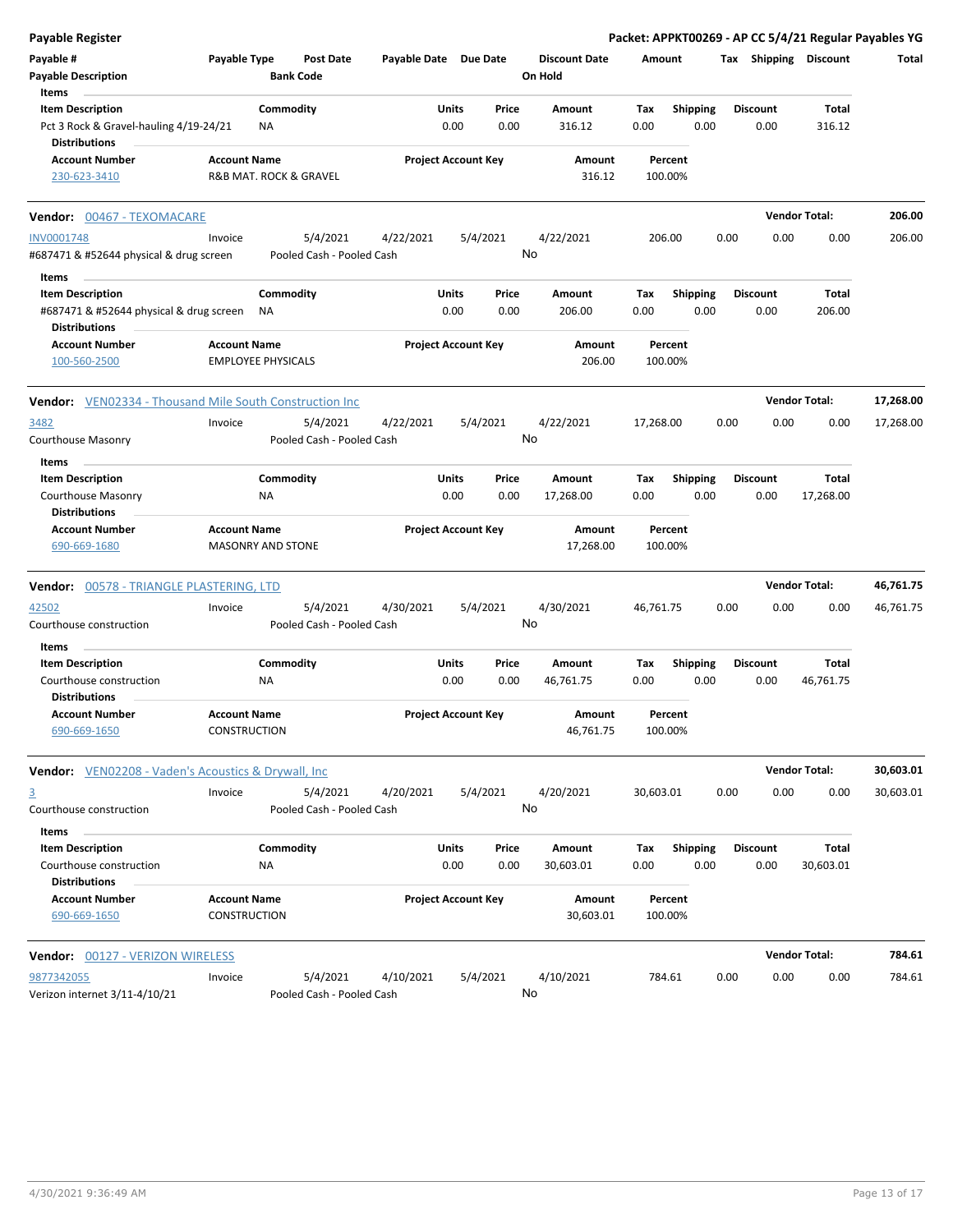**Payable Register Packet: APPKT00269 - AP CC 5/4/21 Regular Payables YG**

| Payable #<br><b>Payable Description</b><br><b>Items</b> | <b>Payable Type</b>       | <b>Post Date</b><br><b>Bank Code</b> | Payable Date Due Date      |              |       | <b>Discount Date</b><br>On Hold | Amount |                 | Tax Shipping    | Discount             | Total |
|---------------------------------------------------------|---------------------------|--------------------------------------|----------------------------|--------------|-------|---------------------------------|--------|-----------------|-----------------|----------------------|-------|
| <b>Item Description</b>                                 |                           | Commodity                            |                            | Units        | Price | Amount                          | Tax    | <b>Shipping</b> | <b>Discount</b> | Total                |       |
| Verizon internet 3/11-4/10/21                           | NA.                       |                                      |                            | 0.00         | 0.00  | 784.61                          | 0.00   | 0.00            | 0.00            | 784.61               |       |
| <b>Distributions</b>                                    |                           |                                      |                            |              |       |                                 |        |                 |                 |                      |       |
| <b>Account Number</b>                                   | <b>Account Name</b>       |                                      | <b>Project Account Key</b> |              |       | Amount                          |        | Percent         |                 |                      |       |
| 100-560-4210                                            | <b>INTERNET SERVICE</b>   |                                      |                            |              |       | 512.53                          |        | 65.32%          |                 |                      |       |
| 100-503-4210                                            | <b>EMERGENCY INTERNET</b> |                                      |                            |              |       | 37.99                           |        | 4.84%           |                 |                      |       |
| 100-404-4210                                            | <b>ELECTION INTERNET</b>  |                                      |                            |              |       | 113.99                          |        | 14.53%          |                 |                      |       |
| 100-406-4210                                            | <b>EMERGENCY INTERNET</b> |                                      |                            |              |       | 37.99                           |        | 4.84%           |                 |                      |       |
| 100-457-4210                                            | <b>INTERNET</b>           |                                      |                            |              |       | 37.99                           |        | 4.84%           |                 |                      |       |
| 100-553-4210                                            | <b>INTERNET</b>           |                                      |                            |              |       | 44.12                           |        | 5.62%           |                 |                      |       |
| <b>Vendor:</b> 00418 - WALMART COMMUNITY                |                           |                                      |                            |              |       |                                 |        |                 |                 | <b>Vendor Total:</b> | 83.60 |
| INV0001751                                              | Invoice                   | 5/4/2021                             | 4/16/2021                  | 5/4/2021     |       | 4/16/2021                       |        | 83.60           | 0.00<br>0.00    | 0.00                 | 83.60 |
| Dst Ct tripods for live streaming                       |                           | Pooled Cash - Pooled Cash            |                            |              |       | No                              |        |                 |                 |                      |       |
| Items                                                   |                           |                                      |                            |              |       |                                 |        |                 |                 |                      |       |
| <b>Item Description</b>                                 |                           | Commodity                            |                            | <b>Units</b> | Price | Amount                          | Tax    | Shipping        | <b>Discount</b> | <b>Total</b>         |       |
| Dst Ct tripods for live streaming                       | <b>NA</b>                 |                                      |                            | 0.00         | 0.00  | 83.60                           | 0.00   | 0.00            | 0.00            | 83.60                |       |
| <b>Distributions</b>                                    |                           |                                      |                            |              |       |                                 |        |                 |                 |                      |       |
| <b>Account Number</b>                                   | <b>Account Name</b>       |                                      | <b>Project Account Key</b> |              |       | Amount                          |        | Percent         |                 |                      |       |
| 413-413-5740                                            | <b>TECHNOLOGY</b>         |                                      |                            |              |       | 83.60                           |        | 100.00%         |                 |                      |       |
| Vendor: 00486 - WOODSON, MARY ANN CSR,RPR               |                           |                                      |                            |              |       |                                 |        |                 |                 | <b>Vendor Total:</b> | 82.50 |
| INV0001747                                              | Invoice                   | 5/4/2021                             | 4/23/2021                  | 5/4/2021     |       | 4/23/2021                       |        | 82.50           | 0.00<br>0.00    | 0.00                 | 82.50 |
| CR-20-27325 Ross transcript                             |                           | Pooled Cash - Pooled Cash            |                            |              |       | No                              |        |                 |                 |                      |       |
|                                                         |                           |                                      |                            |              |       |                                 |        |                 |                 |                      |       |
| Items<br><b>Item Description</b>                        |                           | Commodity                            |                            | <b>Units</b> | Price | Amount                          |        |                 | <b>Discount</b> | Total                |       |
|                                                         |                           |                                      |                            |              |       |                                 | Tax    | <b>Shipping</b> |                 |                      |       |
| CR-20-27325 Ross transcript<br><b>Distributions</b>     | <b>NA</b>                 |                                      |                            | 0.00         | 0.00  | 82.50                           | 0.00   | 0.00            | 0.00            | 82.50                |       |
| <b>Account Number</b>                                   | <b>Account Name</b>       |                                      | <b>Project Account Key</b> |              |       | Amount                          |        | Percent         |                 |                      |       |
| 100-475-4380                                            | CT.REPORTER-TRANSCRIPTS   |                                      |                            |              |       | 82.50                           |        | 100.00%         |                 |                      |       |
|                                                         |                           |                                      |                            |              |       |                                 |        |                 |                 |                      |       |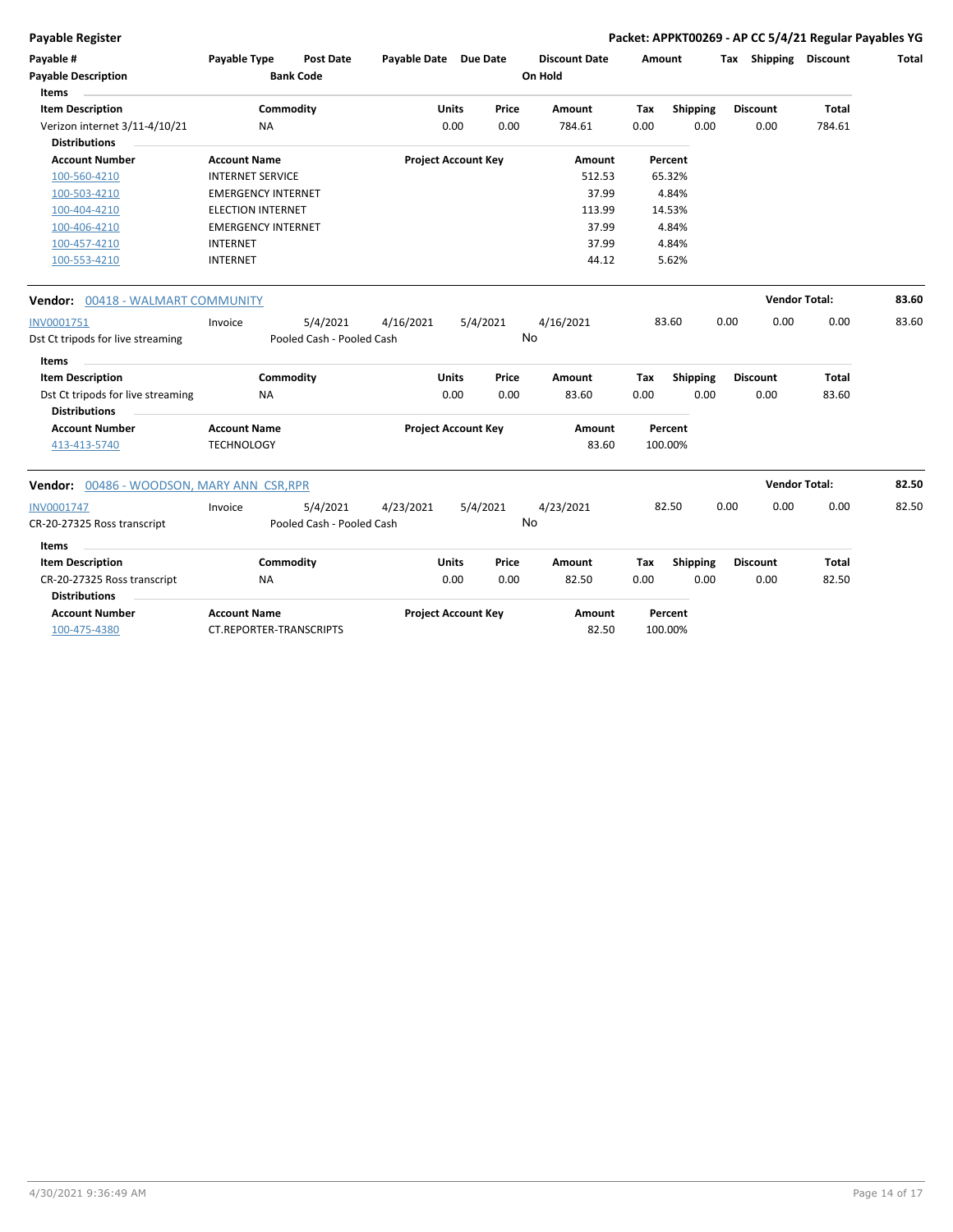## Payable Summary

| Type    | Count               | Gross      | Tax  | Shipping | <b>Discount</b> | <b>Total</b> | <b>Manual Payment</b> | <b>Balance</b> |
|---------|---------------------|------------|------|----------|-----------------|--------------|-----------------------|----------------|
| Invoice | --                  | 898.213.03 | 0.00 | 0.00     | 0.00            | 898.213.03   | 0.00                  | 898.213.03     |
|         | <b>Grand Total:</b> | 898.213.03 | 0.00 | 0.00     | 0.00            | 898.213.03   | 0.00                  | 898.213.03     |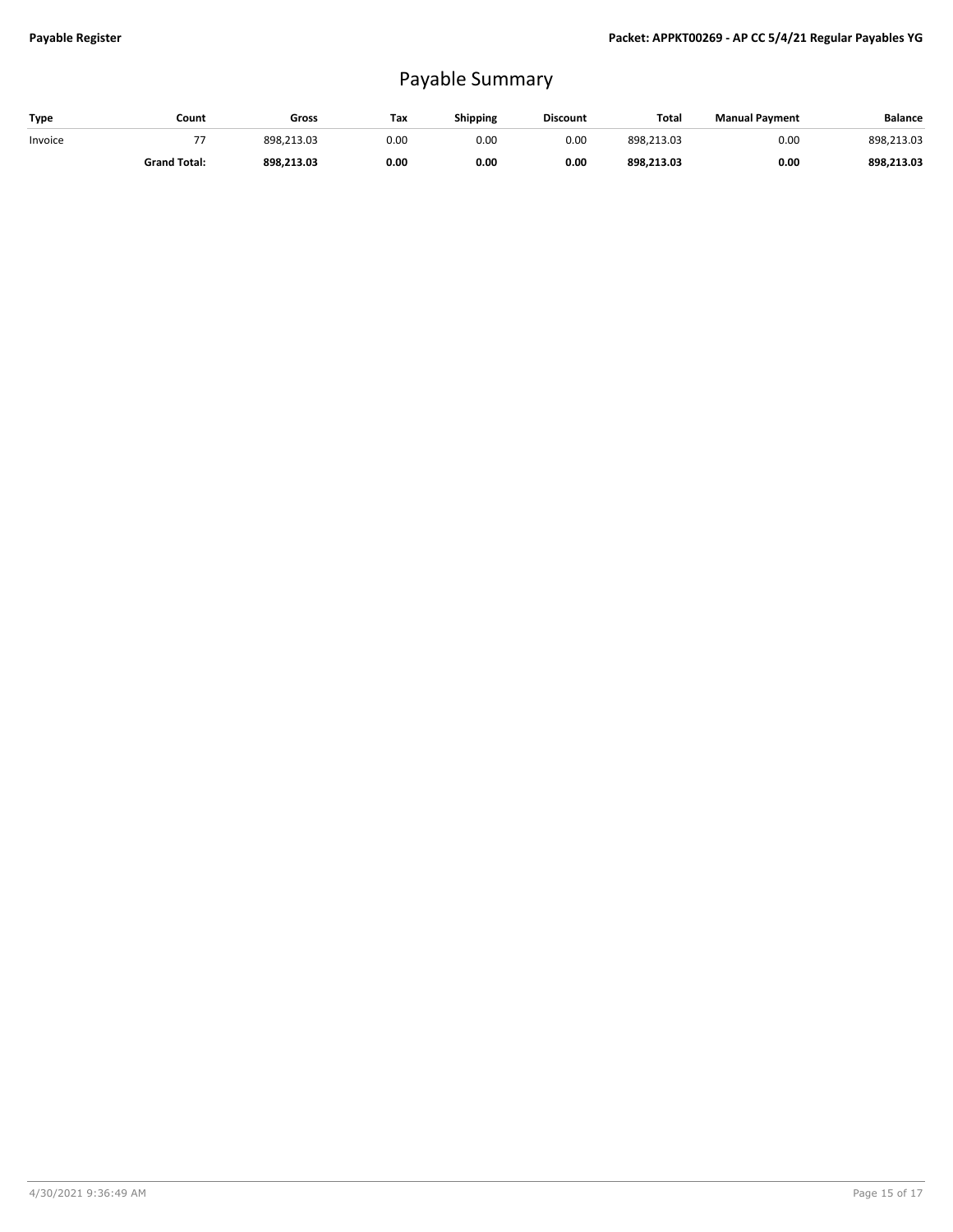## **Account Summary**

| Account             | Name                                   | Amount                     |  |
|---------------------|----------------------------------------|----------------------------|--|
| 100-404-4210        | <b>ELECTION INTERNET</b>               | 113.99                     |  |
| 100-406-4210        | <b>EMERGENCY INTERNET</b>              | 37.99                      |  |
| 100-410-4240        | <b>INDIGENT ATTORNEY FEES</b>          | 2,400.00                   |  |
| 100-425-4660        | <b>AUTOPSIES</b>                       | 606.25                     |  |
| 100-435-4360        | ATTORNEY FEES- CPS CASES               | 18,593.40                  |  |
| 100-435-4370        | <b>ATTORNEY FEES</b>                   | 2,316.90                   |  |
| 100-455-4800        | <b>BOND</b>                            | 91.00                      |  |
| 100-457-4210        | <b>INTERNET</b>                        | 37.99                      |  |
| 100-457-4270        | OUT OF COUNTY TRAVEL/TRAINING          | 50.00                      |  |
| 100-475-4380        | CT.REPORTER-TRANSCRIPTS                | 82.50                      |  |
| 100-503-4210        | <b>EMERGENCY INTERNET</b>              | 37.99                      |  |
| <u>100-510-3150</u> | <b>COPIER RENTAL</b>                   | 154.99                     |  |
| 100-511-4410        | UTILITIES GAS                          | 67.38                      |  |
| 100-515-4410        | UTILITIES GAS                          | 84.66                      |  |
| 100-518-4400        | UTILITIES ELECTRICITY                  | 634.30                     |  |
| 100-518-4410        | UTILITIES GAS                          | 515.86                     |  |
| 100-518-4420        | UTILITIES WATER                        | 318.96                     |  |
| 100-518-4430        | <b>TRASH PICKUP SERVICE</b>            | 203.97                     |  |
| 100-553-4210        | <b>INTERNET</b>                        | 44.12                      |  |
| 100-560-2500        | <b>EMPLOYEE PHYSICALS</b>              | 331.00                     |  |
| 100-560-4210        | <b>INTERNET SERVICE</b>                | 512.53                     |  |
| 100-560-4280        | PRISONER TRANSPORT                     | 144.00                     |  |
| 100-560-4540        | R & M AUTOMOBILES                      | 94.00                      |  |
| 100-590-4530        | <b>COMPUTER SOFTWARE</b>               | 300.00                     |  |
| <u>100-591-4530</u> | <b>COMPUTER SOFTWARE</b>               | 100.00                     |  |
| 100-640-4410        | UTILITIES GAS                          | 124.85                     |  |
| 100-665-4270        | IN/OUT CO.TRAVEL/TRAINING-AG.          | 17.50                      |  |
| 100-665-4290        | IN/OUT CO.TRAVEL/TRAINING-4-H          | 262.89                     |  |
|                     |                                        | Total:<br>28,279.02        |  |
|                     |                                        |                            |  |
| Account             | Name                                   | Amount                     |  |
| 200-449-3500        | <b>RECORDS DISPOSAL</b>                | 251.65                     |  |
|                     |                                        | Total:<br>251.65           |  |
|                     |                                        |                            |  |
| Account             | Name                                   | Amount                     |  |
| 210-621-3410        | R&B MAT. ROCK & GRAVEL                 | 2,759.02                   |  |
| 210-621-4420        | UTILITY WATER                          | 18.79                      |  |
| 210-621-4590        | <b>R&amp;M MACH. TIRES &amp; TUBES</b> | 160.00                     |  |
|                     |                                        | Total:<br>2,937.81         |  |
|                     |                                        |                            |  |
| Account             | Name                                   | Amount                     |  |
| 220-622-4580        | <b>R&amp;M MACHINERY PARTS</b>         | 21.62                      |  |
|                     |                                        | Total:<br>21.62            |  |
| Account             | Name                                   | Amount                     |  |
|                     |                                        |                            |  |
| 230-623-3410        | R&B MAT. ROCK & GRAVEL                 | 316.12                     |  |
| 230-623-4580        | <b>R&amp;M MACHINERY PARTS</b>         | 396.20<br>Total:<br>712.32 |  |
|                     |                                        |                            |  |
| Account             | Name                                   | Amount                     |  |
| 240-624-3410        | R&B MAT. ROCK & GRAVEL                 | 2,760.63                   |  |